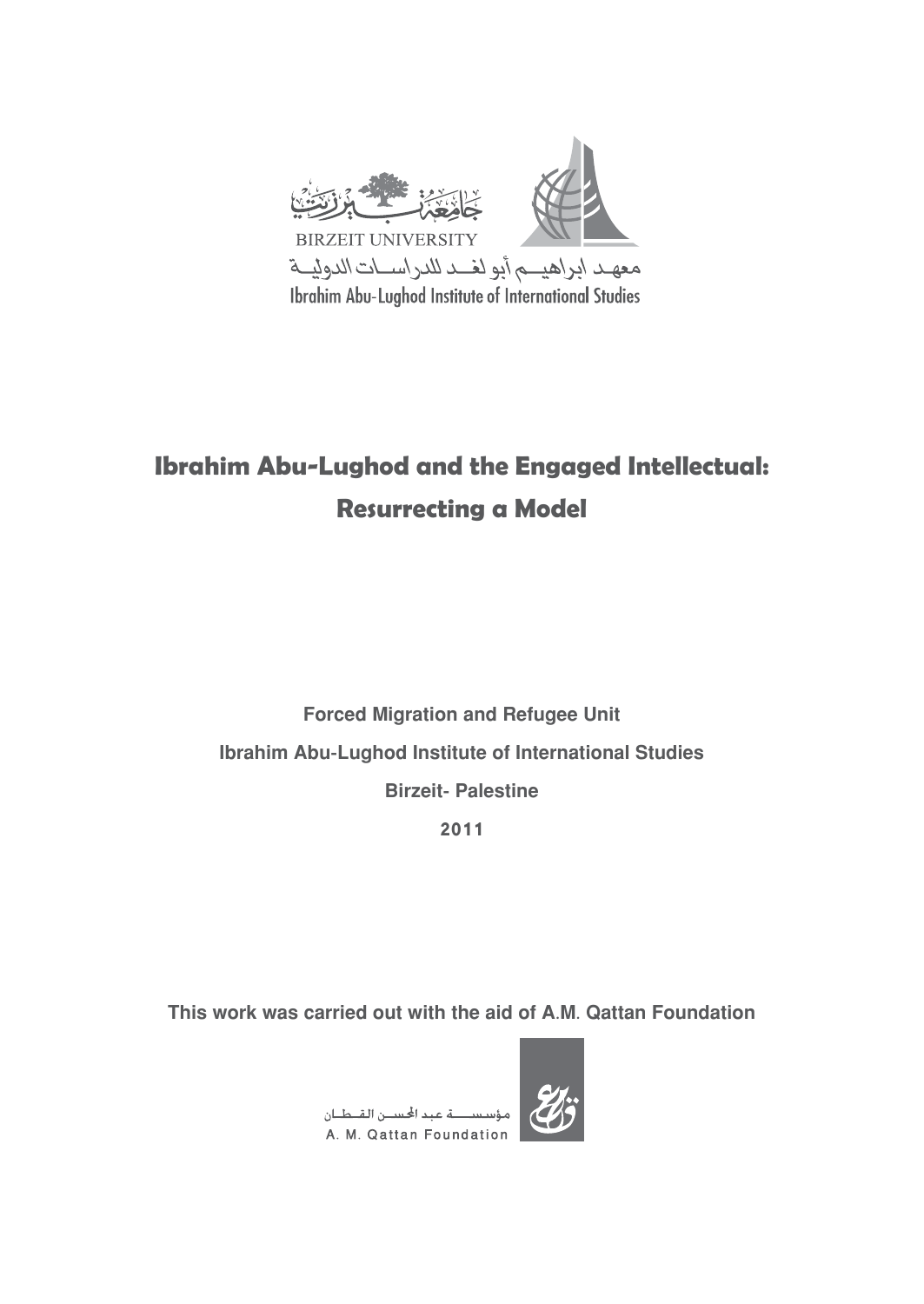

## **Ibrahim Abu-Lughod and the Engaged Intellectual: Resurrecting a Model**

**December 2011**

**Forced Migration and Refugee Unit Ibrahim Abu-Lughod Institute of International Studies** Birzeit University, PO Box 14, Birzeit- Palestine Telefax :+970(2)2982939 Or +972(2)2982939 Email: ialiis@birzeit.edu Website: http://home.birzeit.edu/ialiis

> **Editor, English Text: Roger Heacock Editor, Arabic Texts: Raed Eshnaiwer**

This book is a collection of papers presented at the conference "Ibrahim Abu-Lughod and the Engaged Intellectual: Resurrecting a Model," held in April 12th, 2011, on the tenth anniversary of the passing of Dr. Ibrahim Abu-Lughod. The conference was sponsored by the Welfare Association, the A.M. Qattan Foundation and the Palestinian American Research Center (PARC).



**The opinions expressed here are those of the authors, and do not necessarily reflect the positions of the Ibrahim Abu-Lughod Institute of International Studies**.

> **All rights reserved ISBN 978-9950-316-45-4**

**Cover picture: Some of those figures who, over the past century, combined freedom in thought and in action: Frantz Fanon, Naji al-Ali, Fadwa Touqan, Ibrahim Abu-Lughod, Mahmoud Darwish, Jean-Paul Sartre, Edward Said**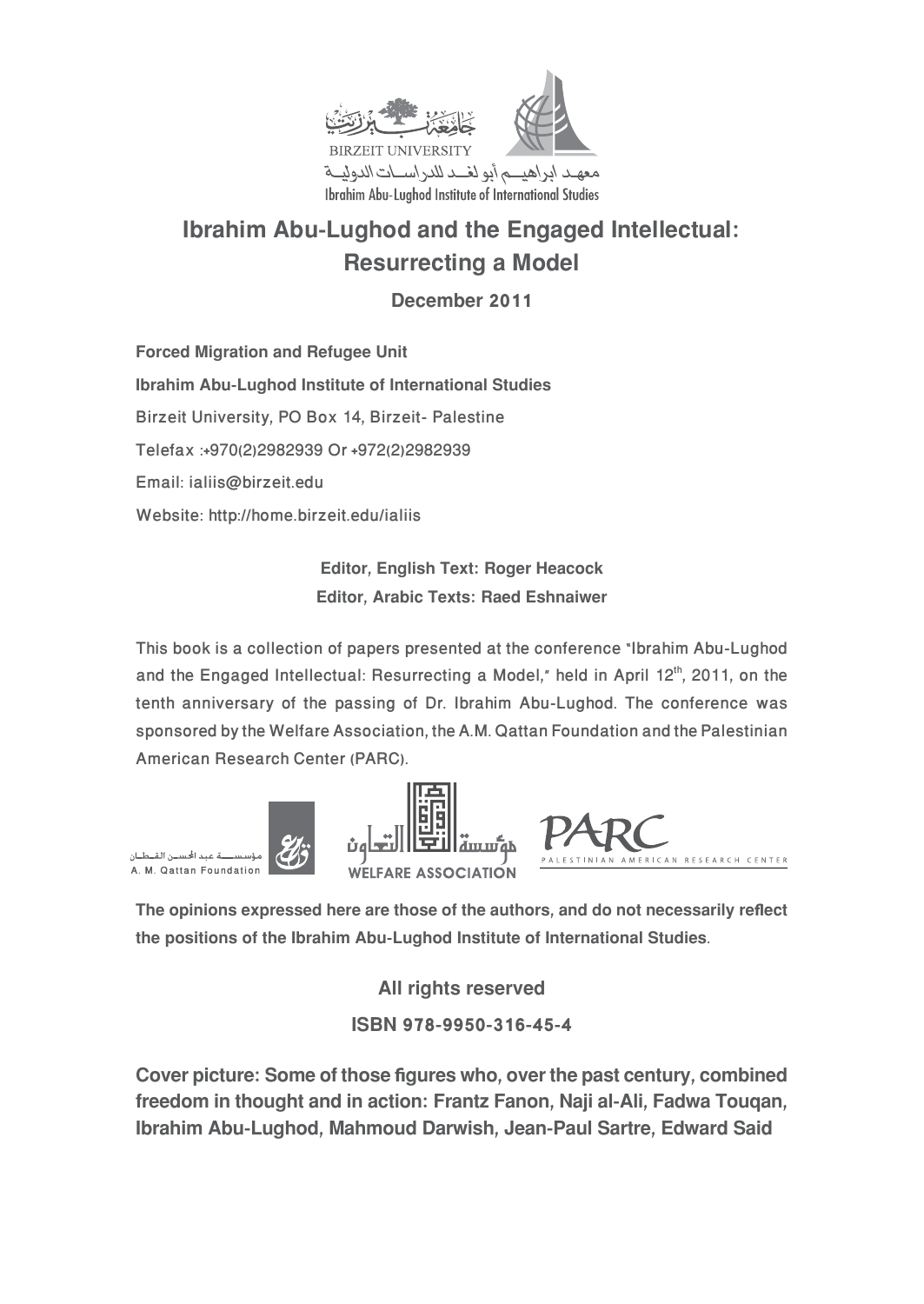### **Authors' Bios**

**Lila Abu-Lughod** is a professor of anthropology and gender studies at Columbia University. A specialist on the Arab world, her seven books, most based on long-term ethnographic research, cover topics from sentiment and poetry to nationalism and media, from gender politics to the politics of memory.

**Lama Arda:** Obtained an MA in public management (MPM) from the University of Potsdam in 2007. She worked as a coordinator of the Forced Migration and Refugee Unit (FMRU) at Ibrahim Abu-Lughod Institute of International Studies.

**Raed Bader** is an assistant professor of history at the Ibrahim Abu-Lughod Institute of International Studies. His interests center on the history of colonialism, slavery and anti-colonialism, and he has projects within the Institute's Forced Migration and Refugee Unit.

**Abdel Karim Barghouthi** is an assistant professor in the Philosophy and Cultural Studies Department at Birzeit University. His research focuses on Islam and globalization.

**Lourdes Habash** is an assistant professor of political science at Birzeit University. She obtained her Masters in international studies from the Ibrahim Abu-Lughod Institute, and her PhD in political science, political thought and political theory from Cairo University.

**Sameeh Hamoudeh** Lecturer in the political science department at Birzeit University. He holds degrees from Birzeit and the University of South Florida. His publications concern Palestinian history during the British mandate, and he is currently researching various Palestinian political and intellectual elites, as well as the history of Ramallah during the Ottoman British mandate periods. He works on building the archives of the Institute for Palestine Studies and the Ramallah Municipality, and is on the editorial board of the *Jerusalem Quarterly*.

**Roger Heacock** is a professor of history at Birzeit University. His publications have focused on European, Mediterranean and international history in the modern and contemporary era, and more recently on the historiography and epistemology of temporality and spatiality.

**Asem Khalil** is an assistant professor of law at Birzeit, and Director of the Ibrahim Abu-Lughod Institute of International Studies. His research focuses on constitutional and refugees and migration law.

**Rasha Tuffaha** obtained her MA in International Studies from Birzeit University in 2007. She has taught at Birzeit University, al-Najah University, and al-Quds Open University.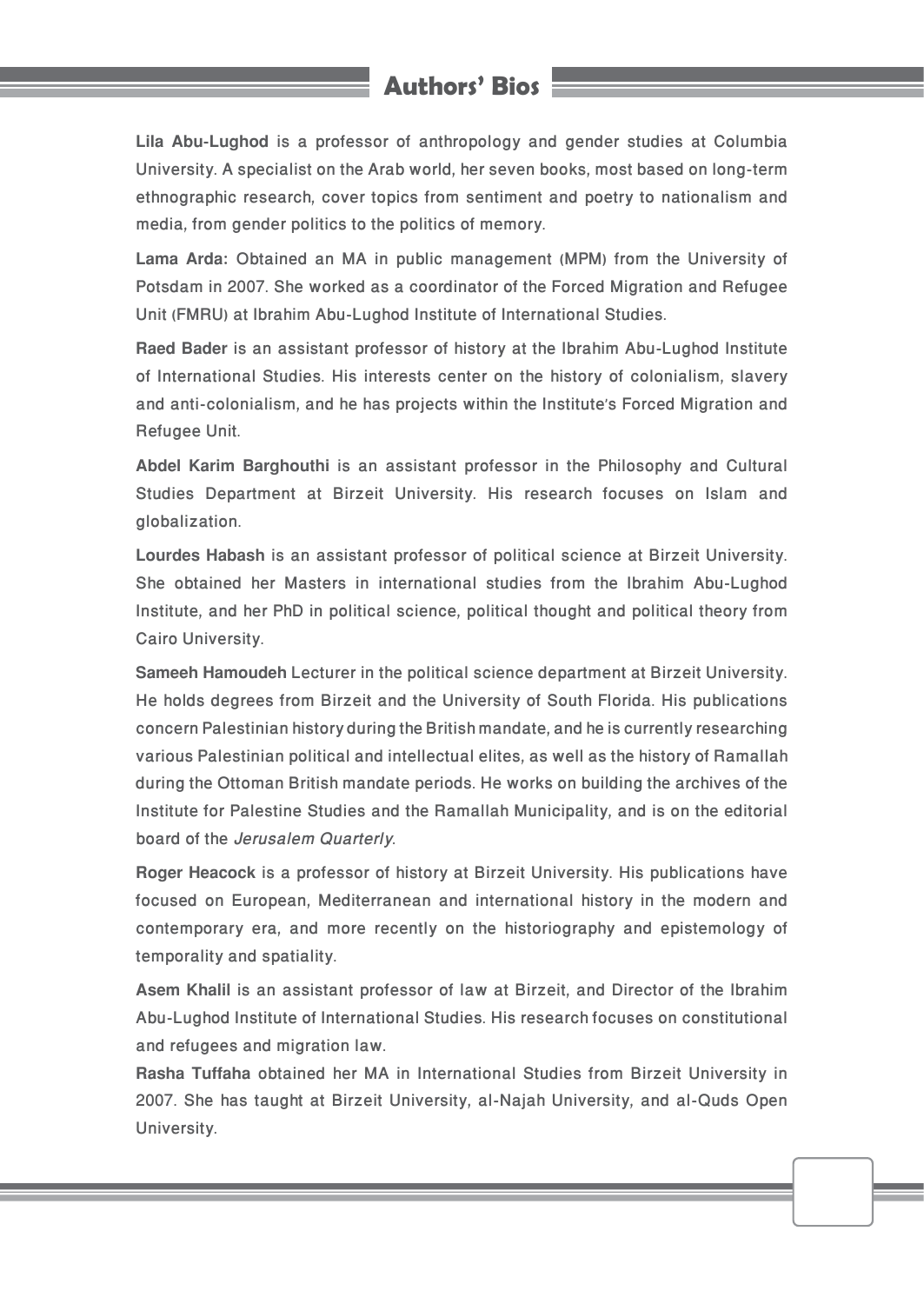**Rashad Twam** Researcher in Law and International Studies. Earned an MA degree (with an Honor) in International Studies and a BA in law from Birzeit University. He currently works at the University of Hebron as a lecturer and coordinator at the department of law, and is also an independent legal advisor. He published a number of articles, and is interested in research on legal and diplomatic aspects of the PLO, legal regulations on the security and military sector, military thought, its impact on the production of knowledge and intellectual property.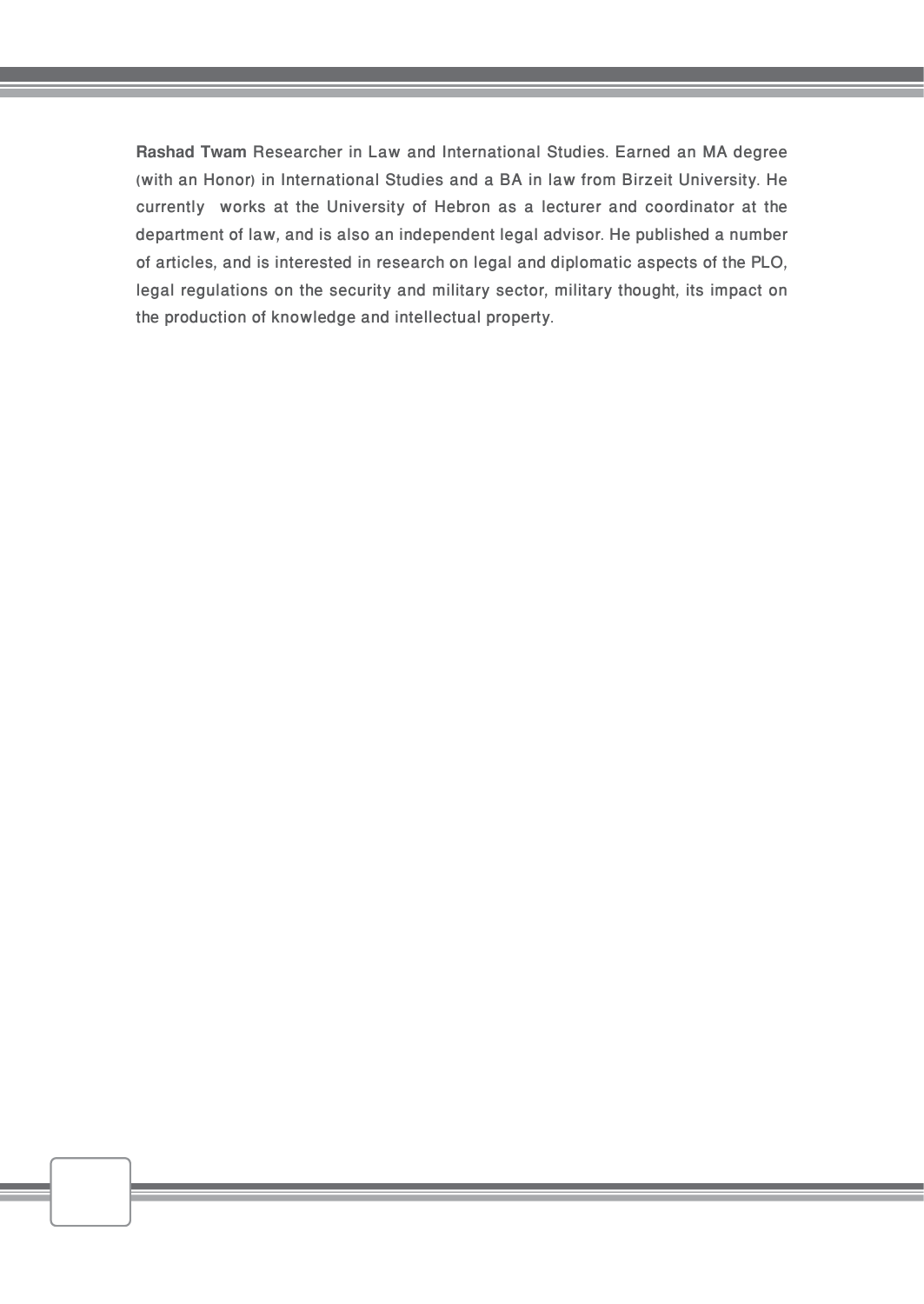# **Table of Contents**

| Introduction                                                                                     | Asem Khalil            | ı  |
|--------------------------------------------------------------------------------------------------|------------------------|----|
| Forced Entry: My Father's Education into<br><b>Politics</b>                                      | Lila Abu-Lughod        | Ш  |
| Subject or concept? An interdependent<br>dyad                                                    | Roger Heacock          | XX |
| A Refugee Responds by Writing (Arabic)                                                           | Lourdes Habash         | 3  |
| Ibrahim Abu-Lughod's personal library<br>(Arabic)                                                | <b>Rashad Twam</b>     | 22 |
| Misery of enlightened awareness: The first<br>Palestinian curriculum (Arabic)                    | Abdel Karim Barghouthi | 30 |
| Indigenous intellectuals confront<br>hegemony: Ibrahim Abu-Lughod and Ward<br>Churchill (Arabic) | Sameeh Hamoudeh        | 42 |
| Fadwa Tuqan: Above the lines (Arabic)                                                            | Rasha Tuffaha          | 55 |
| Concluding Remarks by those who Knew<br>Ibrahim                                                  | Fouad Moughrabi        | 78 |
|                                                                                                  | Naseer Aruri           | 79 |
|                                                                                                  | Saad Chedid            | 79 |
|                                                                                                  | Elaine C. Hagopian     | 79 |
|                                                                                                  | Rashid Khalidi         | 80 |
|                                                                                                  | Jamal Nassar           | 80 |
|                                                                                                  | Farhat J. Ziadeh       | 81 |
| James Zoghbi (Video Message)                                                                     | James Zoghbi           | 83 |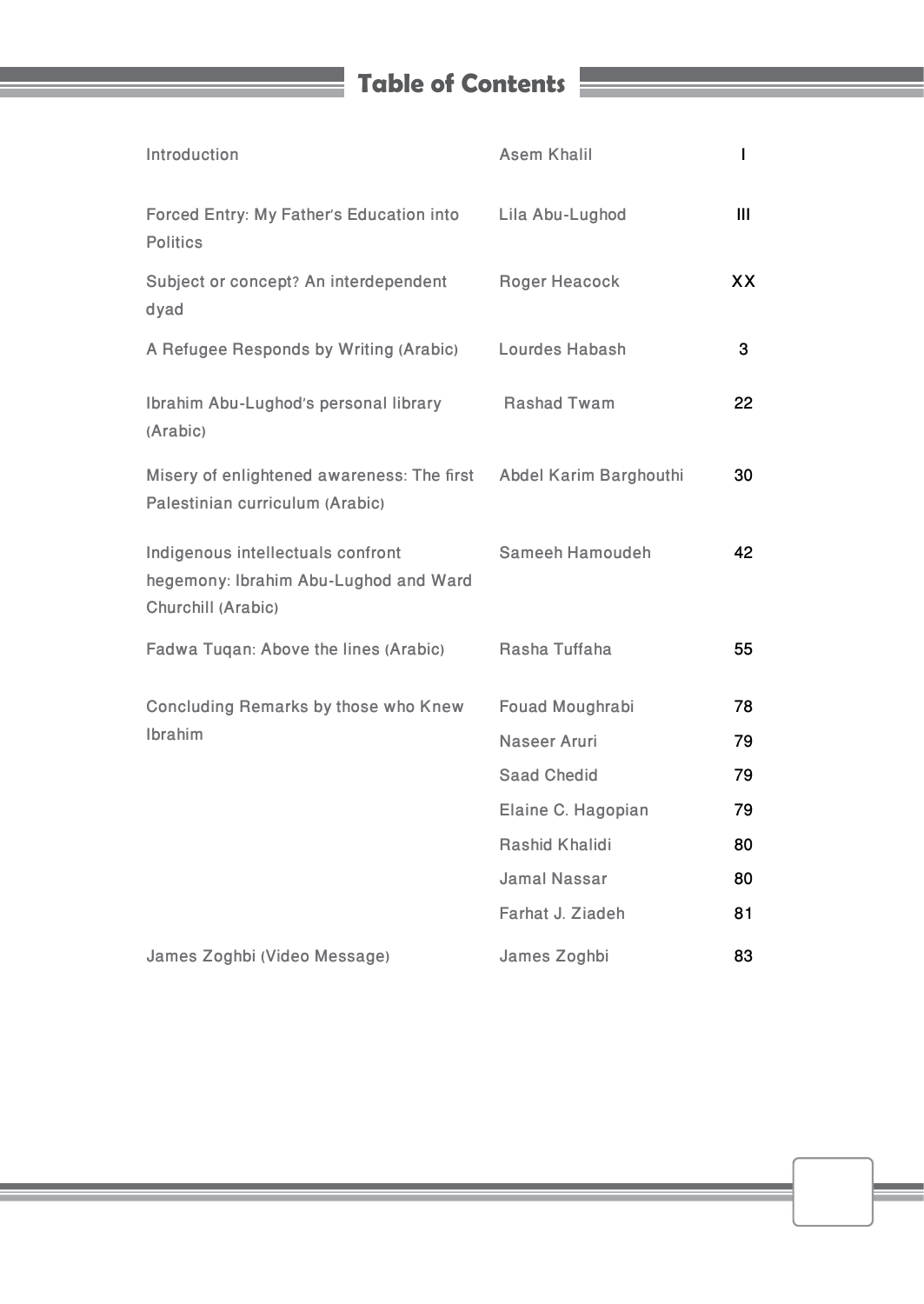**Asem Khalil** 

I did not personally meet the person to whom we are paying tribute, but I have attempted, based on what has been written and said about Abu-Lughod, to imagine the characteristics of the intellectual whom Edward Said referred to as one of his main intellectual, political and personal mentors.

I am fully convinced that Abu-Lughod's achievements were by no means limited to the professional sphere, but resulted from a message he truly believed in, and spent the last years of his life fighting for. Abu-Lughod contributed to realizing a very crucial principle: creating the premises for building a Palestinian state by developing and supporting education, seen as an inextricable part of the Palestinian struggle. As for his personal struggle, it was manifested in the determination to hold on to his identity, nationality and country. Although he was forced to flee with his family from Jaffa in 1948, he insisted on returning, and was finally buried in his home town. In this way, the dream of return was realized, and the returnee was symbolically brought back to his birthplace. Dispersion and asylum are indispensible parts of Abu-Lughod's character; they contributed strongly to shaping his personality and identity. They permeated his message, and fed into the important role he played as an Arab, Palestinian intellectual, and most importantly as a human being.

Abu-Lughod's struggle was also the insistence on developing himself on the academic front, no matter the hardships faced. He taught in the best American universities, where he held prominent academic positions, which gave him a significant place amidst Arab academics in the US. He spent many years as a lecturer, writer and even a fighter for Arab causes, particularly the Palestinian cause to which he devoted his entire life.

Through his collaboration with other academics, Abu Lughod contributed in establishing the Association of Arab-American University Graduates, one of the principal avenues of expression for Arab intellectuals over a generation. He also contributed to launching the Palestine Human Rights Campaign, one of the first and most effective vehicles for the defense of Palestinian rights in the US.

Although Abu-Lughod had his own positions regarding the "Oslo accords" and their consequences, he was always eager to build Palestinian institutions, particularly in the fields of culture and education. Among his various contributions in this field, and of which we are particularly proud,, is the establishment of the graduate program in internal studies, later an institute, which was given his name posthumously, and which boasts over 300 graduates to date. The program and the institute has had a considerable impact on the training of human cadre in academia, and also in the governmental and civil society institutions. On this occasion, I am pleased to announce the launching of the International Studies Alumni Association, through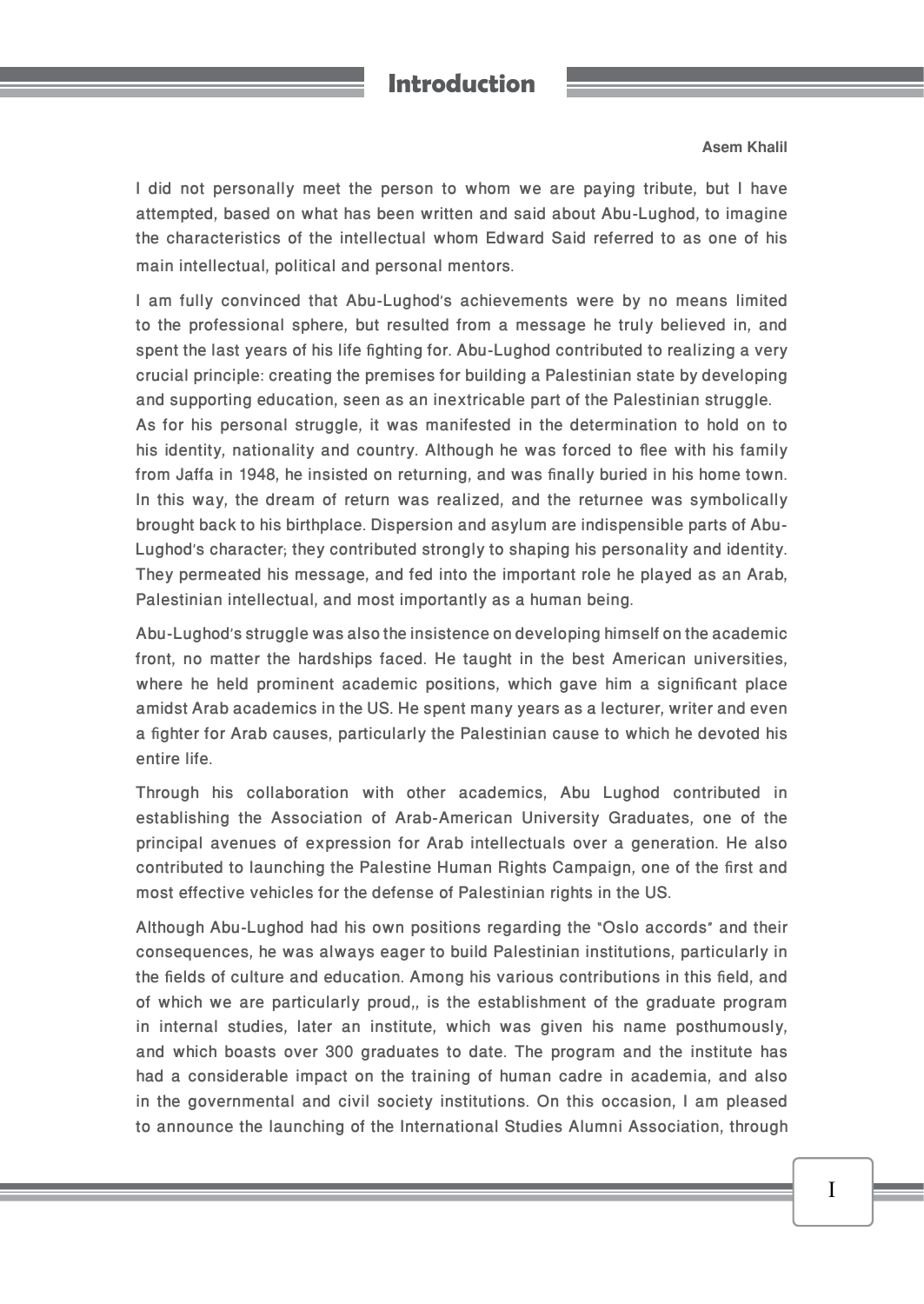which we hope that our graduate will play their own considerable role in further developing the international studies program.

This conference discusses the concept of the engaged intellectual. Its purpose is to resurrect a model of those intellectuals who defied dominant and mainstream modes, and took up the causes of the marginalized around the world. His options, moves, and life choices all impacted his personal and professional life. The aim of this conference is not to long for the past, but rather to learn from those creative intellectuals who adopted a role which fit the era in which they lived. And it is intended as a critique of those who simply serve their personal interests. These intellectuals identify with dominant ideas or fashions, and thus relinquish their fundamental role, which is critical by nature and justifies their service to the public, preserving the status of knowledge and standing in the face of power and domination.

I would like to thank all the speakers in this conference, who responded to our request to present working papers, and I would like to thank our guests from the United States and France. Special thanks go to Dr. Ibrahim Abu- Lughod's family and friends who traveled from afar in order to be with us in a conference devoted to a dear father, friend, colleague, and founder of the institute.

In this context, I am pleased to announce that the last session of the conference will be dedicated to those who would like to share memory, a story or an experience that bound them to Ibrahim Abu-Lughod. We would like to call on those who would like to contribute to this session, to register with Dr. Raed Bader, who is to chair the last session.

I would also like to take the opportunity to thank all those who contributed to this conference, whether through moral or financial support, in particular: Birzeit University, represented by its president Dr. Khalil Hindi, who immediately supported the idea and plans for the conference, as well as the Welfare Association, the Abdel Muhsen Qattan Foundation, and the Palestinian American Research Center (PARC), who together sponsored this conference and covered most of its expenses.

Special thanks go to my colleagues in the Ibrahim Abu-Lughod Institute of International Studies, faculty and administrative staff, who contributed to preparing for this event in so many different ways.

Last but not least, I would like to thank my colleagues on the scientific committee for this conference, Dr. Roger Heacock and Dr. Abdel Karim Barghouthi, who transformed the idea of this conference into the reality we witness today, and whose success we sincerely hope for.

**Birzeit 12 April 2011**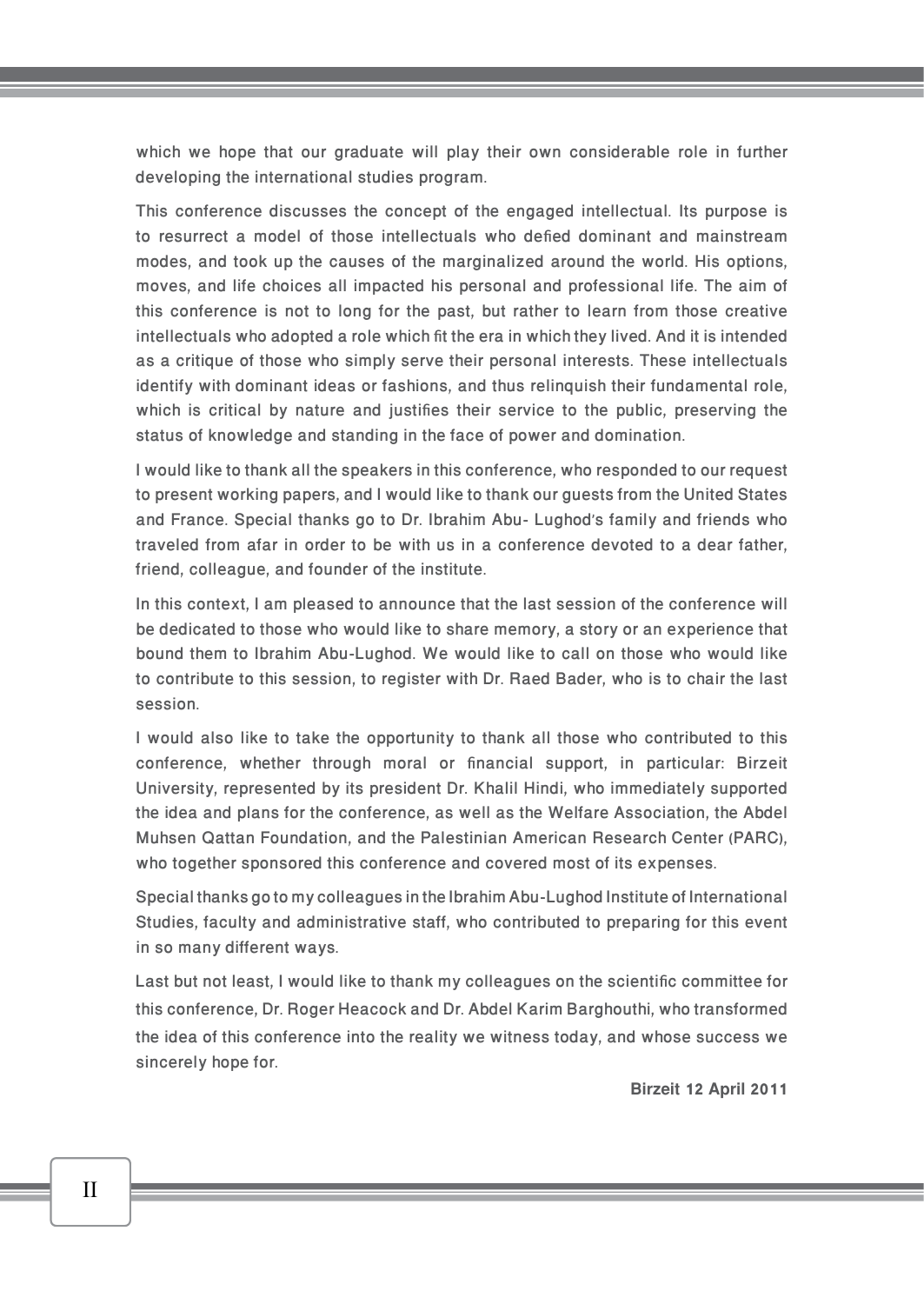### **Forced Entry: My Father's Education into Politics**

Lila Abu-Lughod<sup>1</sup>

"Say goodbye." This is what the doctor said softly to us in the middle of the night. We had telephoned him in panic and he came out in the dark to his friend's apartment, despite the eerie emptiness of Ramallah's streets in the midst of the second intifada. He had followed the stages of our father Ibrahim's illness from the first crisis in February. Now it was May. The year was 2001. Mercifully, he had some morphine with him, which stopped the shuddering pain. My sister and I awakened our aunt. "Come say goodbye," I whispered. She had come from Jordan months ago, her first time to cross a border guarded by Israeli soldiers. She had fled Jaffa with her mother and other family members during the fighting in April 1948 when she was only thirteen. She had never returned until now, because her brother was ill. Shocked, she ran into his room. She'd been praying hard for him. Now he was in a coma. God had betrayed her.

As dawn lightened the sky, people began to arrive. So many of the people who had shared the nine years of Ibrahim's rich new second life in Palestine. He had moved back in 1992, after more than forty years of exile, most of it in the United States where he had gone by boat as a penniless refugee in 1949. After struggling to get a college education, then going to graduate school in what was then Oriental Studies at Princeton, he'd led a busy life as a professor of political science, teaching at Smith College, McGill University and then Northwestern, with interludes on educational projects in the Arab world. He taught about what he cared about: Middle East politics, nationalism, and national liberation movements. With my mother Janet, an urban sociologist who had come to do research in the Arab world through him, but whose commitments to justice and clear sightedness about Zionism were all her own, he had raised a family. He instilled in us a sense of our Palestinianness despite our deeply American lives and his own vivid participation in everything from academic

<sup>1</sup> *Author's Note:* This piece would have been impossible to write without the contributions of many. My greatest debt is to Hisham Ahmed-Fararjeh, who conducted an extraordinary series of interviews with my father in 1999 and 2000. He edited and published these in his book, Ibrahim Abu-Lughod: Resistance, Exile and Return: Conversations with Hisham Ahmed-Fararjeh, published by Birzeit University, 2003. He also made available to the family the recordings of the original interviews and I have drawn heavily on these sources. Reja-e Busaileh generously shared with me the tapes of the long interview with my father in Beirut in August 1982. Roger Nab'aa and Dominique Roch are listed as having translated and edited the interview as it appeared in French, as "Fragments d'une mémoire palestinienne," in 1984. I have drawn on the original oral interviews to supplement the written texts because of my father's zest for storytelling. I am grateful to my mother, sisters, and brother for contributions, and to Ahmad Harb and Roger Heacock for their insights into my father's role at Birzeit. Elaine Hagopian recorded her own astute and affectionate memories in two articles that appeared in the Arab Studies Quarterly, the journal my father helped found and I learned from them. Finally, Mark Levine gave me good comments on an earlier version that he inspired me to write.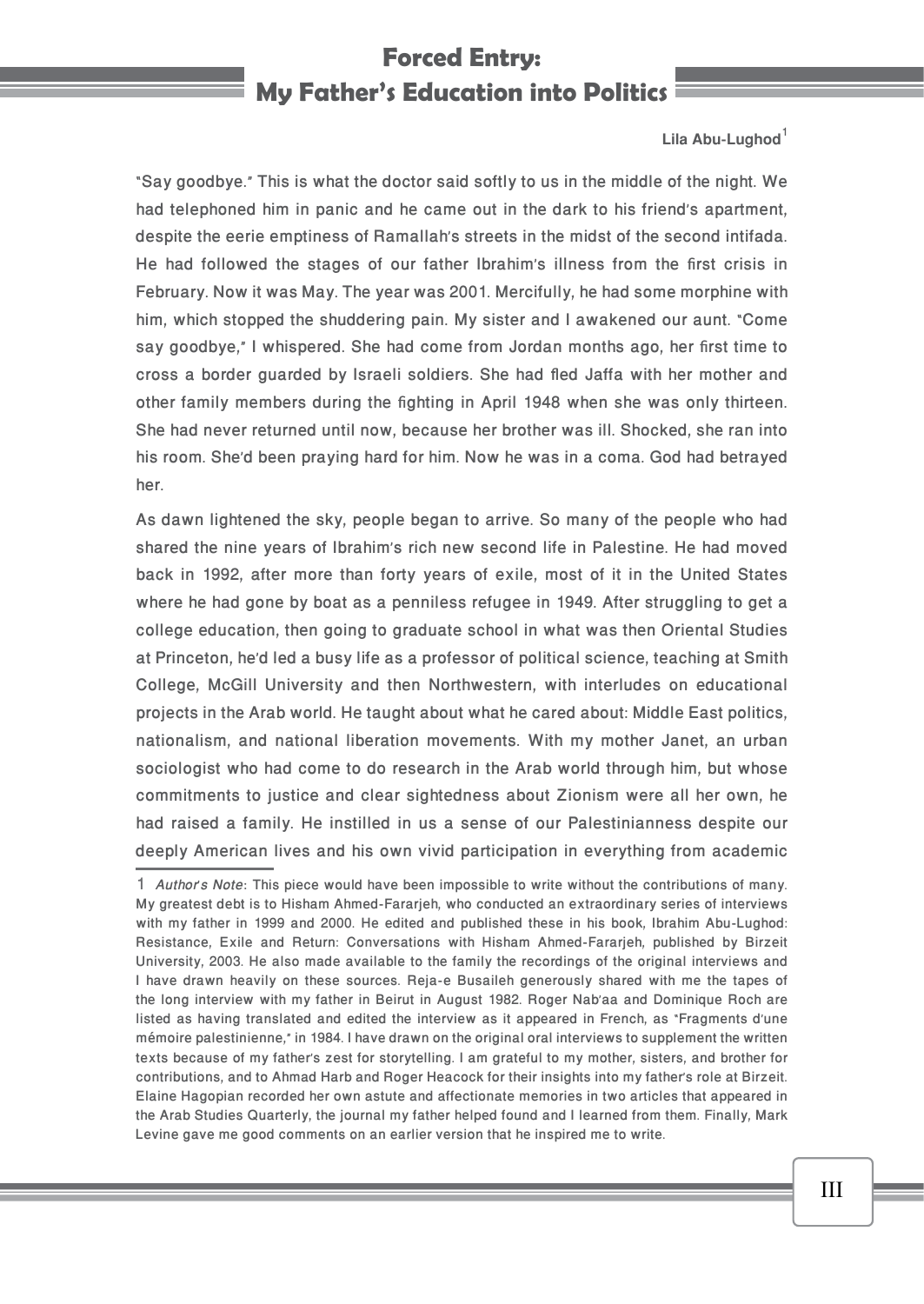politics (what he referred to as "village politics") to an intense marriage, suburban lawn-mowing, and the tribulations of shepherding teenagers into adulthood in the U.S.

Ever since he'd felt the stinging humiliation of Americans' glee over Israel's defeat of the Arabs in 1967, he had done public speaking and organizing in the U.S. about Middle East issues. He wanted to combat the deep hostility and ignorance he found all around him. Eventually, though, he came to focus his energies on the Palestine question. He talked and wrote about the historical injustice of Palestinian dispossession; he dreamt of liberation. He also spoke pragmatically about politics and worked to establish Arab-American intellectual institutions as alternatives to the mainstream. In the back of his closet in Ramallah we were to find a small brown leather suitcase stuffed with yellowed newspaper clippings documenting his appearances at everything from press conferences at the U.S. State Department to Arab community meetings in obscure middle-American towns. His international speaking had taken him from Ghana to Australia. A soft little kangaroo skin in his Ramallah apartment was the out-of-place memento of this last trip.

What had brought him to Ramallah was an unforeseen event. In 1990, a botched bronchoscopy and painful surgery for an unknown lung ailment had made him suddenly sense his mortality. He feared he might die before seeing Palestine again. At the same time, in the wake of the first US invasion of Iraq, the political situation seemed to be easing up in the West Bank—the Madrid peace talks had put the first glimmer of an independent Palestinian state on the horizon. He decided to return to Palestine. First he came for a visit. Then he decided to move back. Not to Jaffa, his birthplace and the city in which he had spent his first nineteen years. That was part of Israel now and he refused to submit himself to direct rule by those who had taken his country by trying to live there. (He did try, unsuccessfully, to get a post office box there, just to have the address.) And not through claiming his birthright, which Israel does not recognize, even when it lets any Russian or Ethiopian who claims Jewish roots into the country on that basis (and many others who don't make such claims, as long as they are not Palestinians).

Instead, he moved to the Occupied West Bank, to Ramallah. Although he came to take up a longstanding invitation to teach at Birzeit University, work permits are rarely given by the Israelis. So he had to use his American passport to go as a "tourist." For eight years, he would be forced to leave every three months and reenter on a new tourist visa.

Like many 1948 refugees, Ibrahim had no family left in Palestine, whether the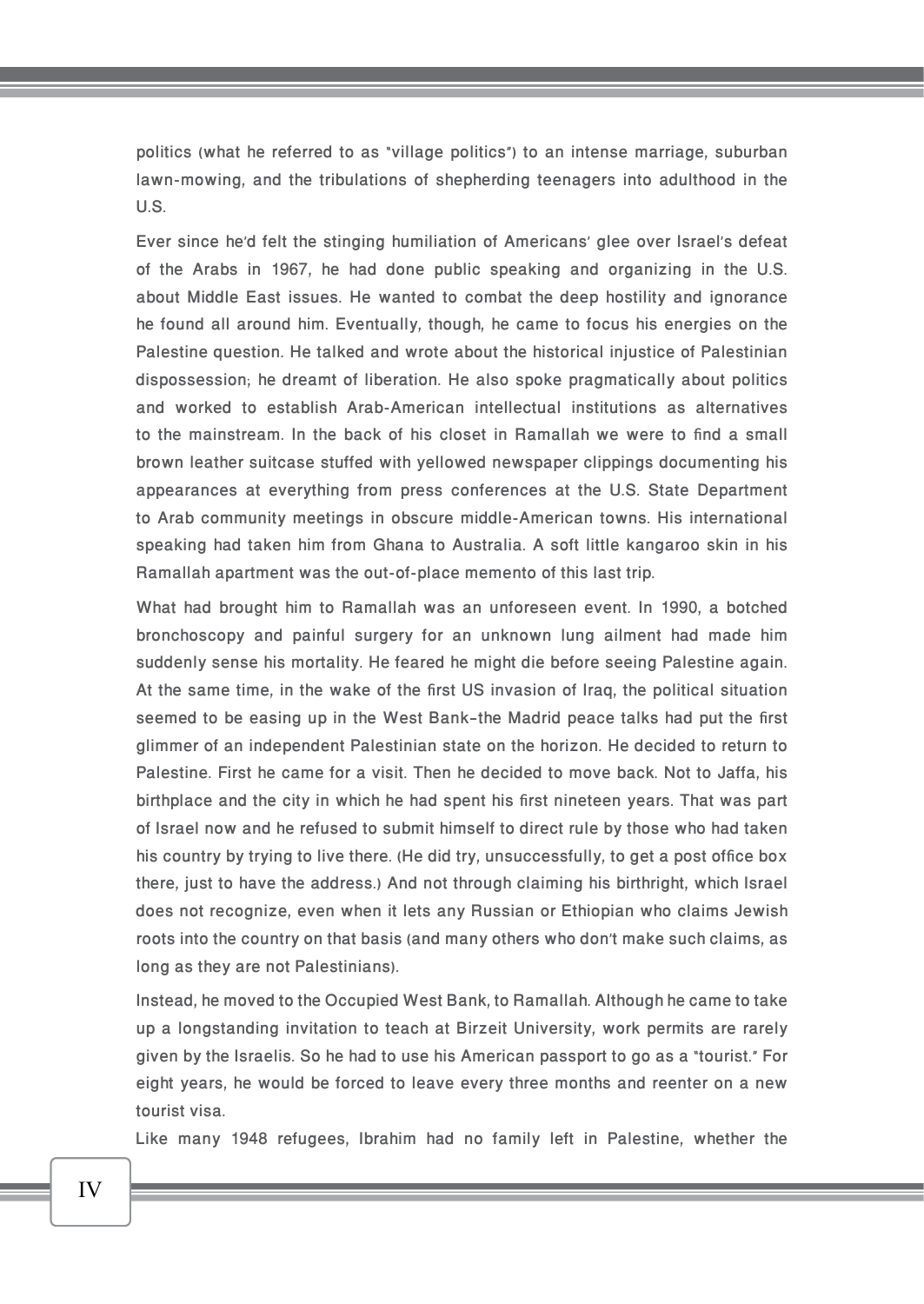Occupied Territories or within "the Green Line" that marks the borders of the part of Palestine that was declared the State of Israel in 1948. They had been scattered by the fighting of 1948 and the general expulsion of Palestinians. Some branches of his family ended up in Amman, some went to Lebanon, some to Egypt. Eventually some moved on to Kuwait and even Saudi Arabia, temporarily. He had tried to maintain contact with as many friends and relatives as he could over the years. Inevitably, like all Palestinians, he had lost track of others.

So his world in Ramallah consisted of friends and colleagues, not relatives. It was they who came to his apartment when they heard the news that he was dying. These were all people who shared his commitment to Palestinians and to building Palestinian national institutions. They appreciated his optimism in the face of grim realities. He had lightened up their tense world of curfews, insecurity, and humiliation with his affection and humor. As soon as he had arrived in Ramallah, apparently he had drawn the attention of the Palestinian press and for the next decade he was quoted on a variety of subjects, his critical political slant consistent. An early opponent of Oslo, he was wary of its institutions. His criticism extended to Arafat but in keeping with a self-proclaimed primacy of loyalty to the Palestinian cause, he never broke with him, and never stopped visiting him in the *Muqata'a* where he would offer advice, often unwelcome. Arafat was one of the many who came to the apartment after Ibrahim's death to pay a condolence visit, eulogizing him for his "steadfastness and principles."

As for those who already knew him or, in most cases, got to know him well, they were energized by arguing with his political analyses and talking strategy with him. For his part, he had embraced his new life in Ramallah and left behind the other worlds, including that of his marriage, that had involved him so intensely for so long. From the moment he arrived, he had insisted on traveling around historic Palestine, refusing to recognize the borders of "the Green Line." In this too he gave substance to his refusal of the Oslo formula, premised on the impossible act of forgetting 1948.

He succeeded in his own microcosm and in a short time, to bring these severed worlds back together, in his apartment, in the university, in the press, and in his life. He made new friends all over—'Akka, Haifa, Bethlehem, Jerusalem. He made a special point of going regularly to Jaffa, taking anyone who had the right kind of travel documents to get through the Israeli checkpoints. He loved the defiant but embattled community that kept Jaffa alive. Most of all, he liked to swim in the sea that he'd loved as a boy. He felt he was home.

From his arrival in 1992, he had dedicated himself energetically to a series of projects that he saw as part of nation-building. The Palestine National Authority set up shop in the West Bank and Gaza after the Oslo Accord in 1993 and gave the illusion,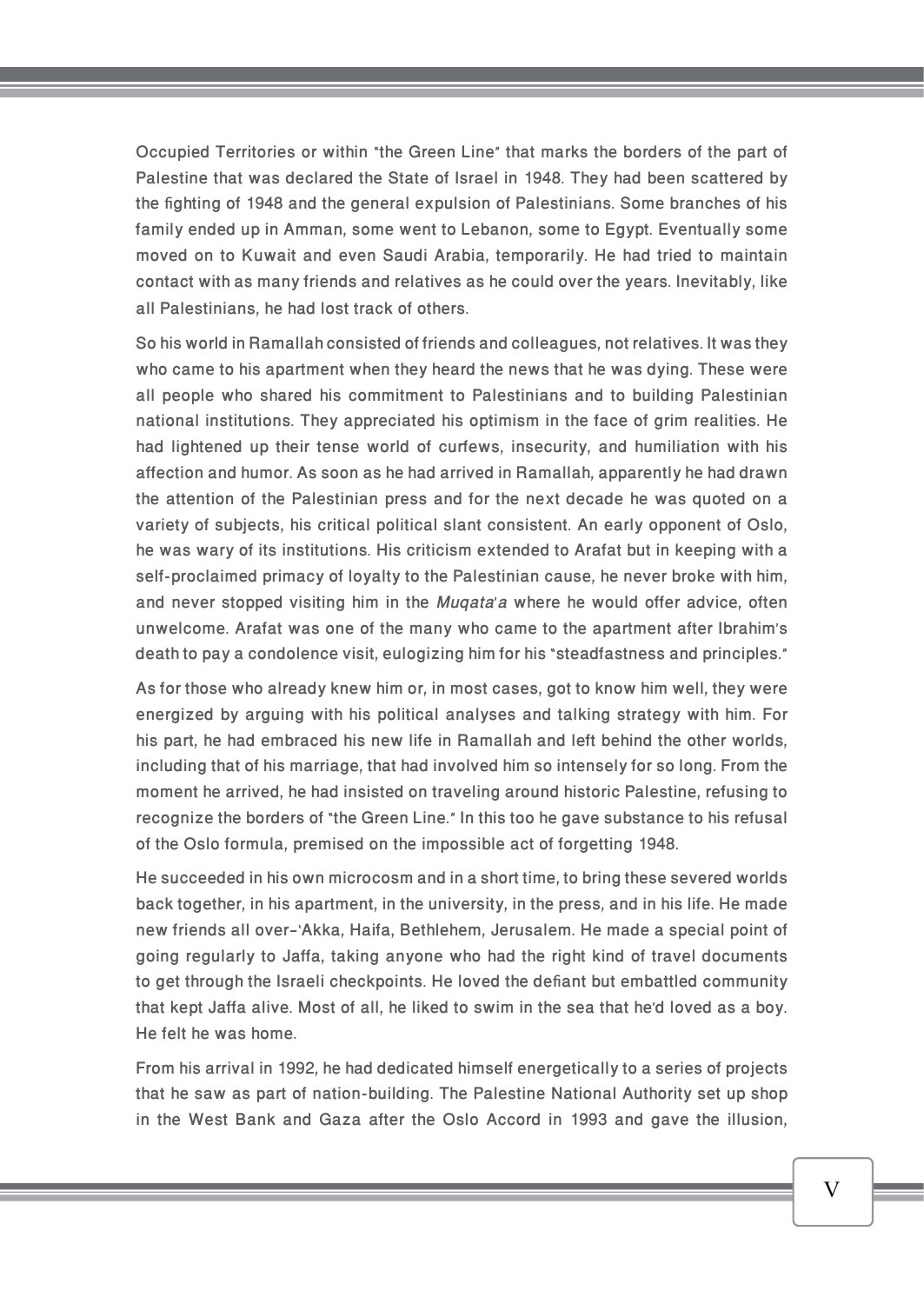for a while, that there was going to be something like a Palestinian state. Yet my father worked, for the most part independently of the PNA. He worked with other intellectuals to establish organizations that would defend citizens' rights and work against corruption. Mostly, though, he worked in education, which was, after all, his field.

Most of the individuals who arrived, one by one, at his apartment for the sad vigil were those with whom he had worked on these projects in education. First, there were his colleagues and friends from Birzeit University, the first Palestinian university, founded in 1972. There, as a professor and, for a short while, vice president, he had sought to revive academic life and set new standards. He had been forced to scale down his ambitious dream of setting up a national graduate school and a national university when he realized how difficult cooperation was in occupied territory divided by checkpoints and borders where everyone was struggling. But within Birzeit, he unsettled an established administration and did manage to establish graduate studies, first of all the Masters in international studies, followed by the now numerous graduate programs. His colleague and friend Roger Heacock described his impact in this way: "His appearance at the university helped to turn things around, especially at the very intangible level of morale. This septuagenarian appeared young as compared to a tired community, bruised by the efforts and frustrations of an increasingly passive resistance, in an environment where 'leadership' of the street had passed over to boys in their early- to mid-teens, organizing meager demonstrations and giving their strike orders to disgruntled shopkeepers. He rejected this situation from the start, and would insist on opening the gates and proclaiming the need to except education from the Spartan order of abstention and closure."

He was challenged in this new setting where there was little money to pay faculty salaries and where, for a decade, education had been totally disrupted. The Israelis had shut down schools and universities in the first *intifada* as collective punishment and to silence political dissent. As Ahmad Harb, another colleague of his, explained to me, the situation preceding my father's arrival had been unbelievably difficult. From the end of 1987 to the early 1990s, "All Palestinian universities and other educational institutions including schools were ordered closed by the Israeli military occupation. Teaching was banned…Birzeit challenged these restrictions and designed programs for underground teaching despite the risks of arrest or shooting. Birzeit actually took the lead in organizing underground education for schools through community groups. Life in general was paralyzed and there was hardly any formal education. With the advent of Oslo, things began to open up, but the situation remained chaotic. On the one hand, the occupation authorities allowed educational institutions to reopen, but the Israeli military forces remained in towns and cities and kept total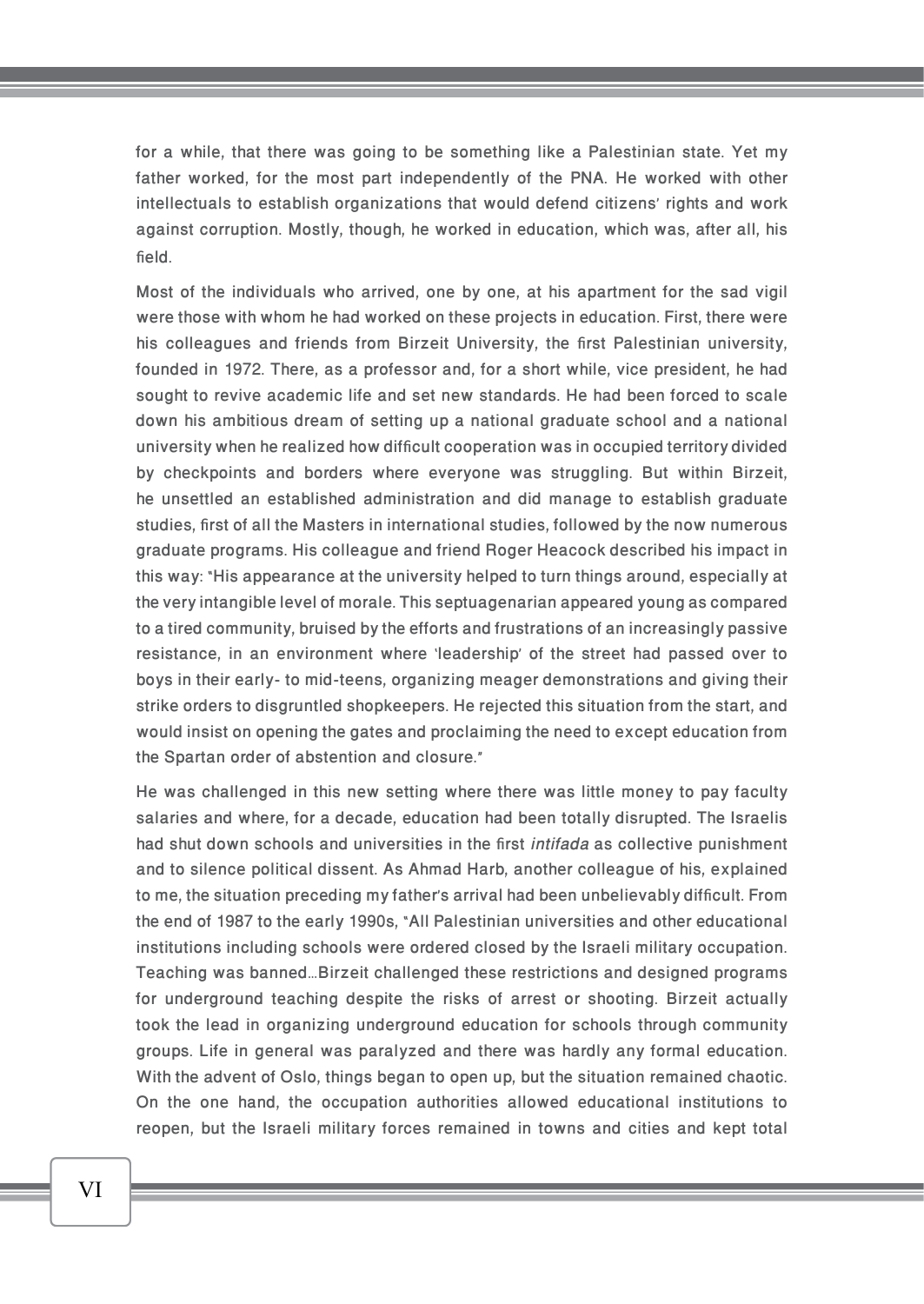control of everything, as before. On the other hand, the power struggle between the Palestinian factions became sharper and more violent." He added, "It was in this kind of atmosphere that your father worked at Birzeit University. To us, it was like a period of re-construction and Ibrahim, as Vice-President, played an important role, morally and practically. His mere existence on campus imbued new life to the university. He… had tremendous moral influence among students, professors, as well as other sectors of Palestinian society. He soon became our 'term of reference' in most issues."

Ibrahim was appreciated at Birzeit not just for his boundless enthusiasm or for jostling them out of the inertia bred by the years of closures and harassment by the Israelis, but for breaking their long intellectual isolation. One of the ways he did the latter was by organizing international conferences. These have become at least yearly events to the present. The highlight, I knew from my father's excited report of the event, had been the conference he and his colleagues organized in 1998. Called "The Landscape of Palestine," it brought together over fifty scholars from various disciplines, in a hall packed way beyond capacity, to think and talk about Palestine and its landscape. Everyone was inspired by the two distinguished keynote speakers he had persuaded to come: his friend Edward Said from Columbia University and Edward's own colleague and friend in literary studies, W.T.J. Mitchell from the University of Chicago. A book came out of it. The Ford Foundation had been instrumental in helping Birzeit begin in this period to have what is taken for granted at universities around the world, but not those in the Palestinian occupied territories: scholarly activities like international conferences and research programs.

My father had described to another colleague what it was like to teach at Birzeit University in the early 1990s when he first arrived: "I started teaching at a very exciting period. The Israelis were still in Ramallah. Every few days there was a curfew and I could see the tanks. It was an occupied country, no question about it. People were arrested and beaten by the army on a daily basis. Ramallah would close around two o'clock. Because of this environment, it was impossible for the university to function as other universities do. Birzeit could be closed at a moment's notice. The syllabus became useless. There were strikes. I could not expect the students to come to class because the roads were closed." It was not until my father's second or third year that the college's president, Hanna Nasser, who had been deported in 1974 by the Israelis, was allowed back into the West Bank from his long exile in Jordan and Lebanon. He and my father worked well together.

It was not just university education that was in trouble. Some of the other friends who arrived at Ibrahim's apartment as he lay dying had been part of the committed team he had assembled to design the first unified independent Palestinian national curriculum. His whole life had been in higher education but he was never afraid to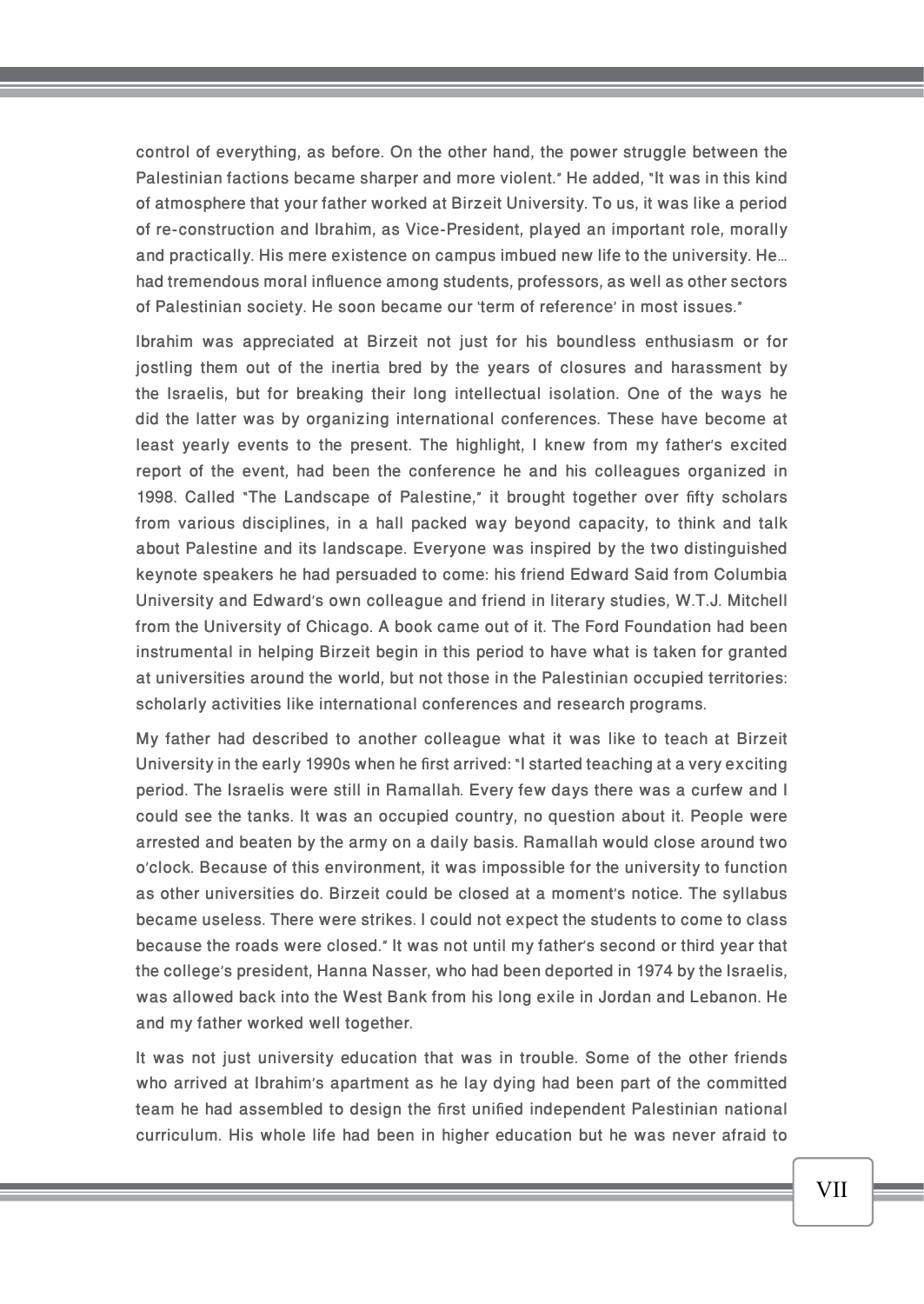take up new challenges. So when UNESCO asked him to help develop this curriculum for first grade through twelfth, by this time for the Palestine National Authority, he did it. Ali Jarbawi, the first to come to the Ramallah apartment that night, had been part of that group. So had Rana Barakat, the young woman with beautiful eyes who stuffed a note into his limp hand as she fought back tears. She came quite late because she now lived in Nablus and it was especially hard to get from there to Ramallah through Israeli checkpoints and road blocks. It was her sister in Jerusalem who had been trying to help us get him morphine patches. Like the painkillers he needed, these were controlled substances and thus not permitted by the Israelis to be dispensed in the occupied territories. Even Raja, the dynamic woman who had often helped him get through the hospital visits at Hadassah because she knew Hebrew, was known to him through her husband, Said Zeidani, a scholar made brittle, I seem to remember my father telling me when I first met him, by torture in an Israeli jail. He too had been part of that curriculum team. She now has passed, untimely early.

For the past few years, my father's passion had been the planning of another major national institution: a Palestinian national museum. Not one that would focus on the *nakba* like a Holocaust memorial that dwelled only on the tragedy of one historic moment of loss and devastation, but a museum that would, as he insisted, communicate the continuous existence of the Palestinians on the land, assert a living national history, and serve as a resource for historical research and archiving. Others who came that morning or later sent condolences had been his partners in this project, pedagogic in a different way.

In and out of his room were also those old and new colleagues and friends who worked with him at the last official position he held-- at the newly founded AM Qattan Foundation's Qattan Centre for Educational Research and Development. He'd been as excited about the challenge of finding it appropriate headquarters as the work this foundation, set up by a long time friend, would support---education research, curricular innovation, professionalization of teachers, and support for Palestinian culture and the arts. During his years in Palestine, he had become devoted to the historic preservation of Arab houses. He loved what the French architects had done to restore this derelict stone building he'd found for them just up the road from his apartment. It gave him joy to go to his office with its classic arched windows and old tile floors, just like the tiles they had had in the houses in Jaffa when he was growing up. Fouad Moughrabi, the new director of the Centre, was an old friend from the U.S. and long-time contributor to the activities of Association of Arab American University Graduates, the organization my father had helped found when he realized in 1967 just how powerful Israeli propaganda was and how embattled Arabs were in the U.S. As Elaine Hagopian, another friend of theirs, would say later of his charismatic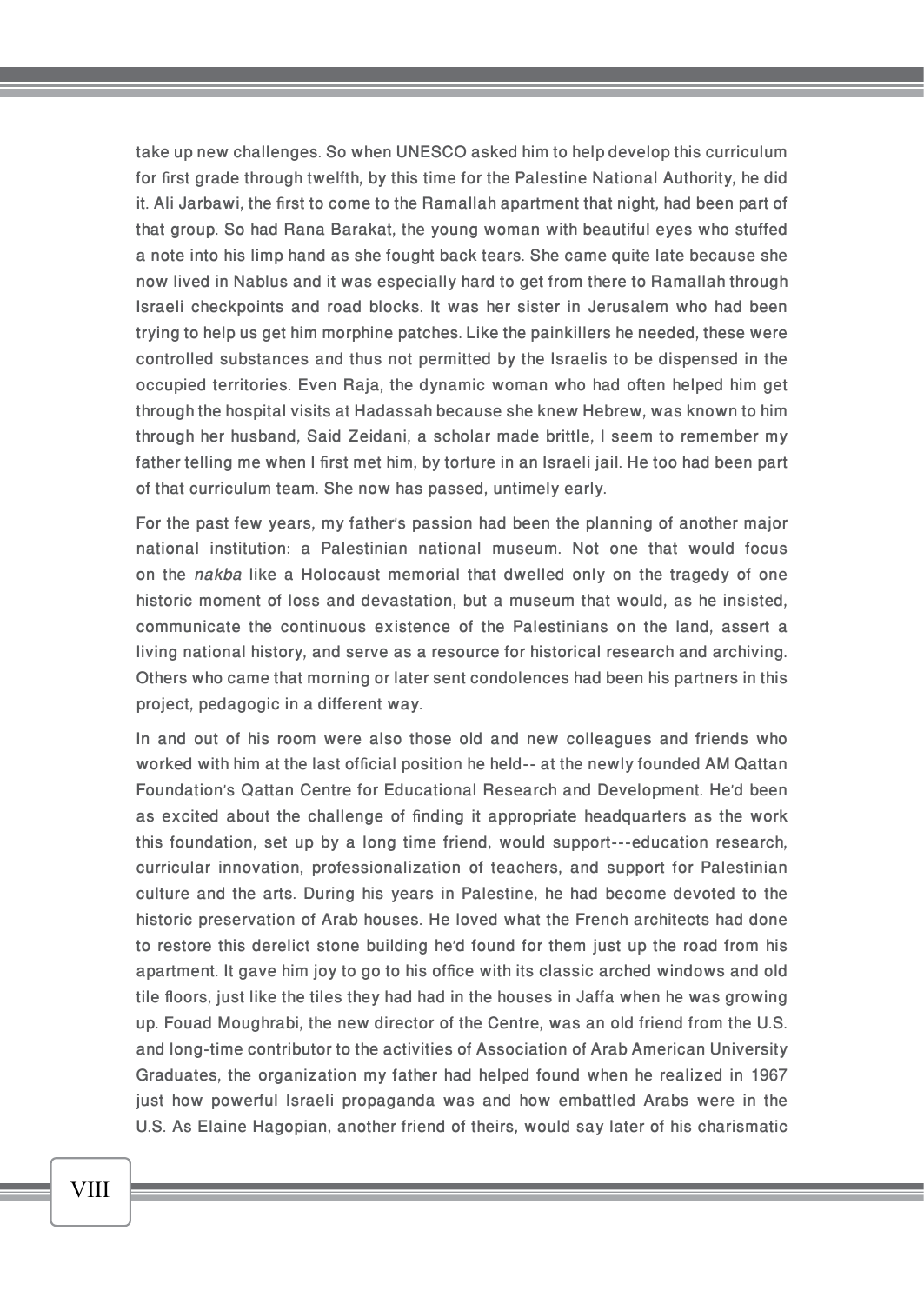leadership at the AAUG, he inspired them with "a noble mission to achieve justice, a mission whose weapon of choice was first-rate scholarship." It was Fouad and his wife who had taken my father on his last outing to his precious Jaffa to look at the sea. By then, he was too weak to swim.

So many others were there in the Ramallah apartment: people who had worked with him, studied under him, or simply enjoyed the animated political discussions he always engaged in, accompanied by the good food he appreciated and often cooked himself. Mahmoud Darwish, Palestine's great poet, now also gone, had come to visit every day of my father's illness. In a few days, he would be eulogizing his friend, complimenting his warmth, his pragmatism, and his vision. "Like other great men with missions," he would say, "he did not write as much as he was actively involved in daily intellectual discussion, defending a hope besieged by powers that could only be defeated by optimism of the will." Many, like Jamileh, had waited until daylight before coming, fearful of the insecurity of the second intifada that was triggered in late 2000 by Sharon's provocative visit with his soldiers to the Aqsa Mosque in Jerusalem. This had spelled the demise of whatever illusions people had had about the possibility of Palestinian autonomy, which some, though not my father, believed the Oslo Accord in 1993 signaled. It was May 2001 now and the intermittent gunfire on the outskirts of Ramallah between the Israeli army and locals reminded us all that one never knew what was going to happen. Just a week earlier the Israelis had bombed a building near a hotel just a few blocks away from his apartment—an explosion that had set off the alarm on his oxygen machine and panicked him. "Quick, get in the corridor," he'd ordered my sisters and aunt. "That's what we did in Beirut when the Israelis bombed. It's the safest place." I was not there then.

In the stories Ibrahim told about the past, especially when he was spinning them for his younger political admirers, he traced a seamless myth of his political trajectory back to Palestine. His mother was a surprisingly strong presence in these stories. Two sets of interviews, one in Arabic and one in English, the first recorded in August 1982 while Beirut was under siege and the second recorded over a period between 1999-2000 by Hisham Ahmad-Fararjeh in Ramallah, suggest that her inclusion in his own story of expulsion from Palestine and in the larger epic of the Palestinians' losses had a symbolic dimension. She was certainly a strong figure and herself a storyteller, like him. She was, my mother says, his real link to life in pre-1948 Palestine. But in his stories, she seems to both stand for what they lost and to justify his own politicization. I cannot help wondering if she appeared so often in his stories and memories because he was haunted by his powerlessness to restore to her what she had lost.

\*\*\*\*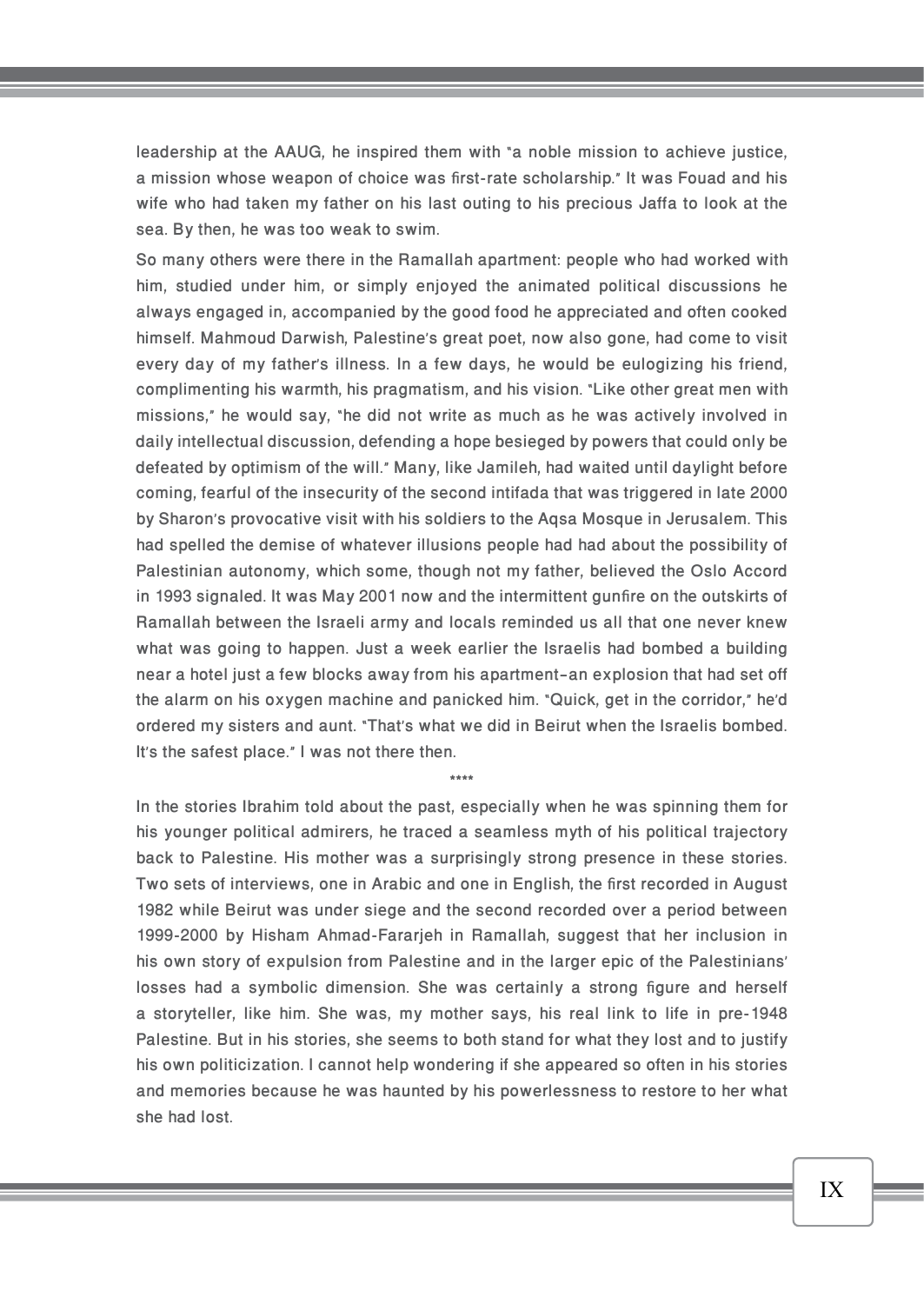He had been only eighteen years old when the fighting broke out in Jaffa in 1947, fighting that would, with the British departure, result in the Zionist forces seizing Jaffa, the cultural and economic capital of Arab Palestine, despite the fact that the UN Partition Plan that "authorized" the partition of the land of Palestine into Jewish and Arab parts had designated it as part of what was to have been the Arab Palestinian state. As the most educated member of the household—he attended the prestigious Al-'Amiriyah Secondary School, almost the highest level of education possible in Palestine –and with his father already passed away some years earlier from heart troubles and his other educated brother studying in the U.S., he felt a special responsibility for his family's safety. When their neighborhood of Manshiyya--which was on the border with Tel Aviv and home both to Palestinian Arabs and Jews- became too dangerous, they moved out to stay with an uncle for a couple of weeks. He lived in downtown Jaffa, in `Ajami, over the gold market and near the "Palace" (the local municipality building). But after one of the Zionist paramilitary groups, the Lehi, set an explosion in the Palace, killing 69 people while my father was sitting in the Islamic Youth Club nearby, he decided to look for another place for them to stay.

My father liked to tell the story of how he found his family a modern apartment as a temporary home, an apartment whose owners had, like most of Jaffa's bourgeoisie, had the money and connections to flee abroad in the early days of the fighting. They'd gone on their honeymoon. What he most vividly remembered was his mother's response: "My whole family started cursing—'What brought us to this house?!' It had a western-style toilet. And a shower! They wanted the ordinary familiar things. We told them 'Let's thank God we found somewhere to live.' But there were more complaints. 'And on the third floor? How are we supposed to go up and down?' They all gave me a hard time."

The apartment was in the "modern" part of town. His mother, he said, didn't like the neighborhood "with those worthless people who live their lives on the street in public." His was a conservative and respectable Muslim middle-class family and she was not used to the more Westernized ways of those with a more public life. Moreover, he remembers, "My mother was constantly berating me for removing her from her friends…She was upset. There were a million problems. There was no public oven [most families in traditional neighborhoods had made the dough at home but took the loaves to be baked in communal ovens]. We had to buy bread. But my mother refused. 'This is inedible!' They had a modern stove in the apartment. She asked me, 'What is this?' All we'd had in our [own] house was a kerosene burner."

As the fighting between the Zionist forces and the Palestinian Arabs of Jaffa intensified, with skirmishes between Jaffa and Tel Aviv getting worse, he and his eldest brother (who by April were working with the hastily formed, disorganized, and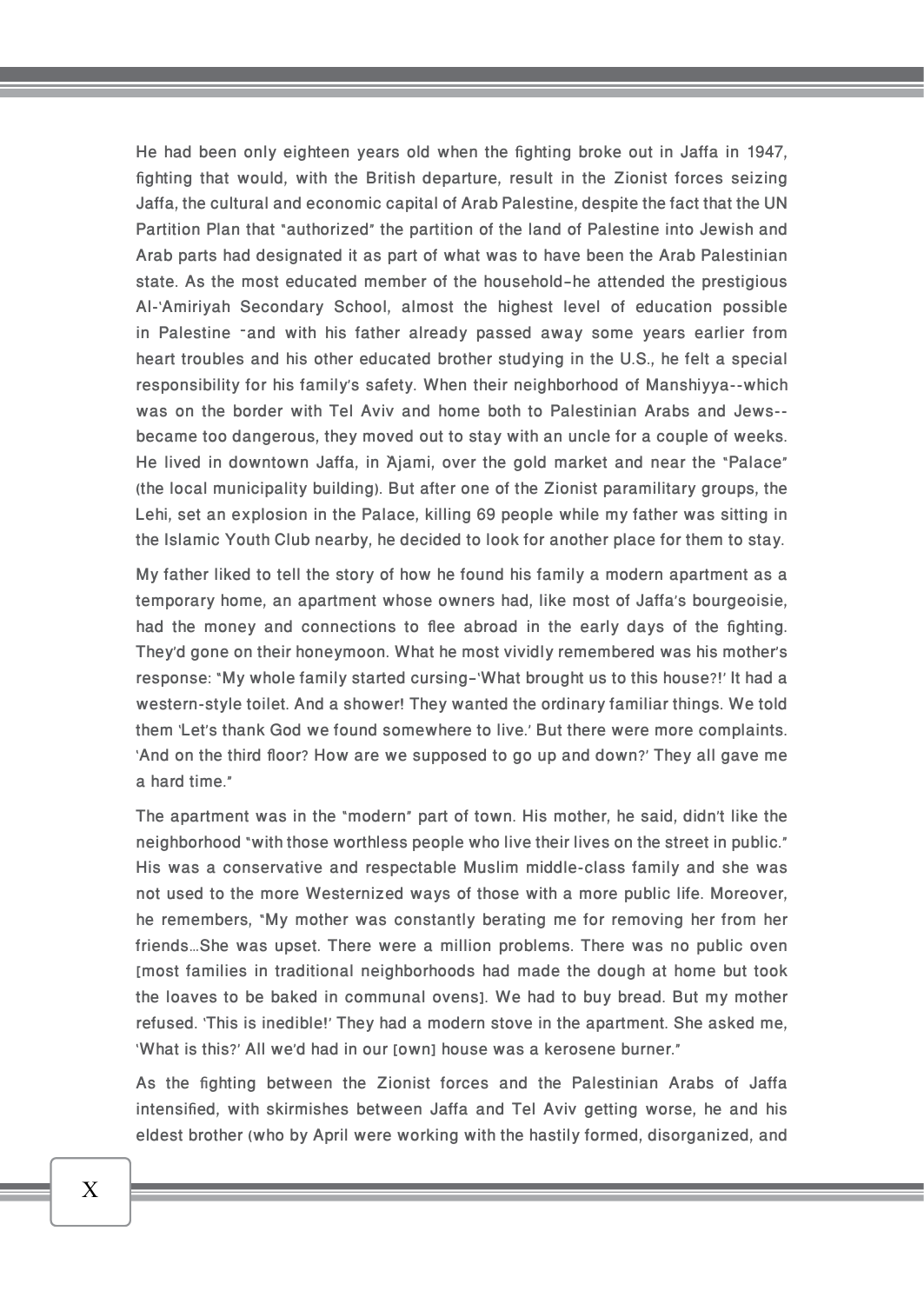barely armed National Committee to Defend Jaffa against the Zionist forces) told the rest of the family they must leave the city. There was hardly any food and no end in sight to the fighting. He and his brother were finding it almost impossible to scour the city for food for the family. Everyone had heard of the massacre and the rapes in Deir Yassin and they feared for their young sister, Raja. Indeed, the Jewish Irgun had used Deir Yassin as propaganda to warn Palestinians to leave before they suffered a similar fate.

He reminisced, "My mother didn't want to leave. She was a fighter. She didn't want to leave. But we told her 'No, you have to. You can go to Nablus. It's not far and we'll soon follow. Things are sure to calm down.' (We were just leading her along.) So we brought them a truck. And we put them in it…. My brother was only [fifteen]. There was no one who could take charge except my mother. We thought it would be a matter of a week or two. It never occurred to me that we would never return." He himself finally left in May on what was rumored to be the last boat out of Jaffa. As he described it, the shooting was all coming from the other side. There was hardly anyone left in Jaffa.

My father used his mother's experience to symbolize all that was lost when they lost Palestine. "I'll tell you something," he said to his interviewers in Beirut. "I asked my mother many years later, maybe it was 1976. I said, 'Ya Hajja,' we've heard that they might be giving compensation. What do you think? Would you take compensation for what you lost?' She answered, 'God damn them, sons of bitches.' 'Why [do you say that]?' 'How could you compensate me? I want to live with my community. They destroyed my community. What do I want with the money?' There were a few families from Jaffa who lived near her in Amman. This was why she wanted to stay there. She'd come and visit us all [her sons] but she refused to live anywhere else. There were three families, her friends, who had been with her in Jaffa—on the same street, in the same neighborhood. They stayed together. They would visit her. She'd visit them. And when she died, they were the same families that came together. For her, Jaffa and the whole city, the whole country, meant this community. You see, we now make a big deal about the land and so forth. But the truth is, for us, I think it's much more important for us to have a community."

My grandmother was also a recurring figure in the story of his political awakening, which, as he told it in the late 1990s when he himself was approaching seventy, culminated in his finding his community as a Palestinian. This happened first in the politics of liberation and later in his return ('*awda*) to live, work, and as it turned out, to die on Palestinian soil. She appears in an early memory of going to his first demonstration in Jaffa. He thinks it was in 1936 around the time of the general strike. The strike was called to protest the British failure to carry through on policies to halt Zionist colonization. He says the British called it a riot, as was typical of colonial politics. But he understood it now as an uprising, an *intifada*. He remembers taking

\*\*\*\*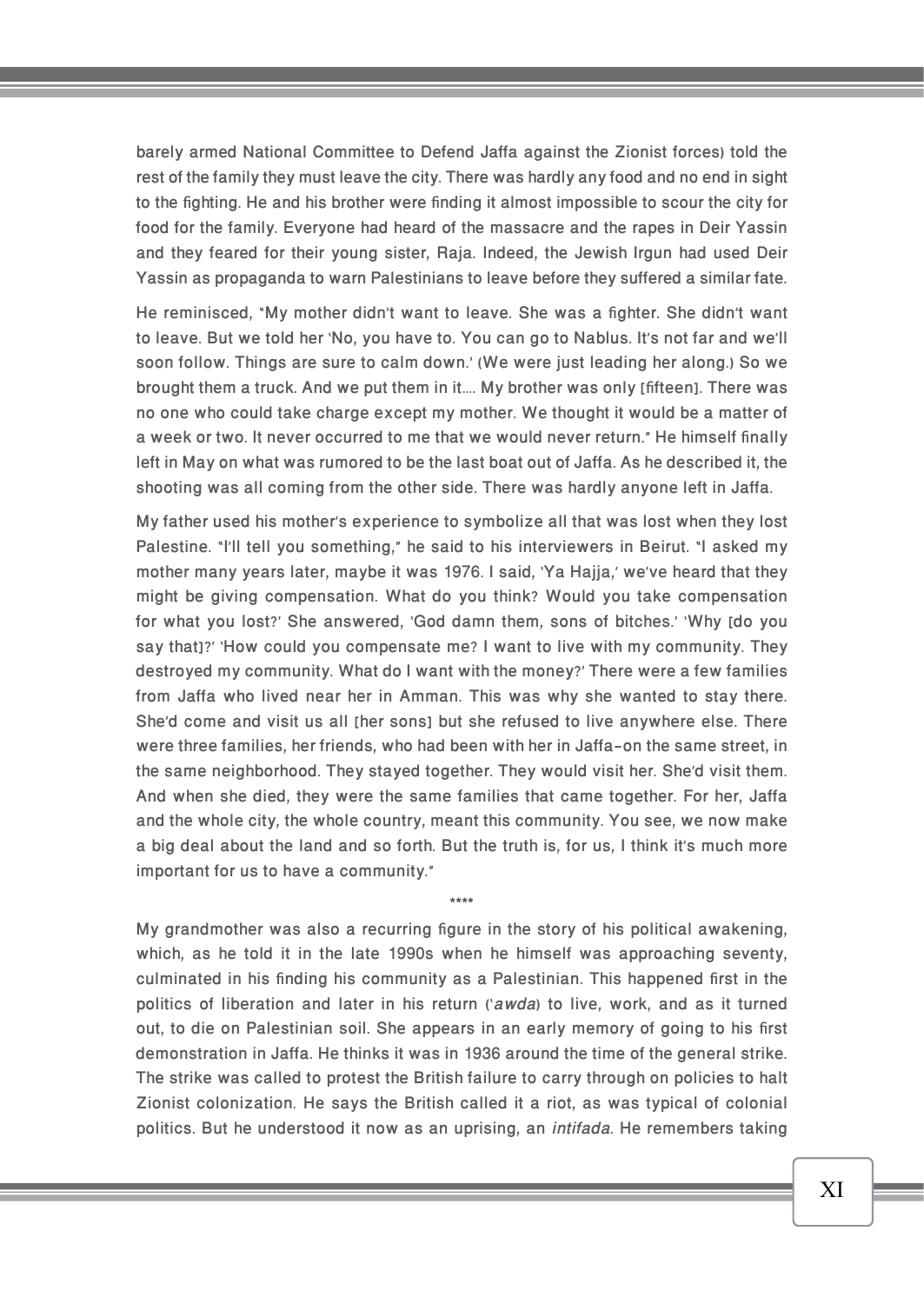his young brother on his shoulders. "It was a huge demonstration and I saw…the British army and British police mounted on horseback with big batons, beating the heads of our people. I saw blood streaming from the heads and was so scared by the sight that I kept saying to my younger brother, who was just an idiot, four years old: 'Did you see that!! Did you see that?' I was trying to reassure myself but he was screaming, the poor thing, 'Yes, Yes, I see. I see.'"

He recalls the chants: "'Down with British imperialism!' 'Down with the Balfour Declaration.' 'Down with Zionism.' It was all down with this and that." He jokes, "We never heard the word up!" The lesson for the present that he drew from his childhood story is that those who now accuse Palestinian mothers of sending their children out to throw stones, in the intifada, are absurd. "I remember that in my case nobody pushed me to go to the demonstration. I knew exactly that it was anti-British and anti-Zionist. There was no doubt at the age of seven who were the enemies of the Palestinians…The interesting thing is that when I came back from the demonstration after the British had succeeded in overcoming the uprising and beating the hell out of our people, arresting our people, injuring our people, my mother opened the door for me and began to scold me. She wasn't scolding me because I went to the demonstration. She was scolding me because I took my younger brother with me. 'How dare you take your younger brother?' You see, he didn't understand anything. So, it was okay for me at the age of seven to go. *I* was old enough to understand." His commentary then turned to the present: "The mothers understand what their children are doing. They cannot restrain them or imprison them at home, because this is a national action for liberation."

His life story of political activism oscillated between marvel at the absurdity of his own ignorance and pride in his efforts and transformation. His conclusion to the 1936 demonstration story was, "Politics is your national assertion. And so it stays with you." Later, as a high school student in the final days of the British mandate, he was active in mobilizing students around the country. Sometimes he had to lie to his mother and tell her he was off studying. When he finished his matriculation exams in March 1948, he and some fellow students demanded a role in the National Committee to defend Jaffa. "Okay," they were told, "we'll post you at the borders where the cars come in from Jerusalem so that you can inspect the identity cards of those entering." He interjected an explanation for the interviewer in 1982, "Because those Zionists used car bombs in Jaffa, like those used today in Beirut." As Erskine Childers has documented, the tactics used in urban centers by the Zionist militias also included firing special "Davidka" mortars that hurled 60 pounds of high explosive into the city, rolling barrel-bombs of explosives and petrol that ignited as they went down the narrow streets, dynamiting block after block in Palestinian Arab neighborhoods, all accompanied by recordings of "horror sounds."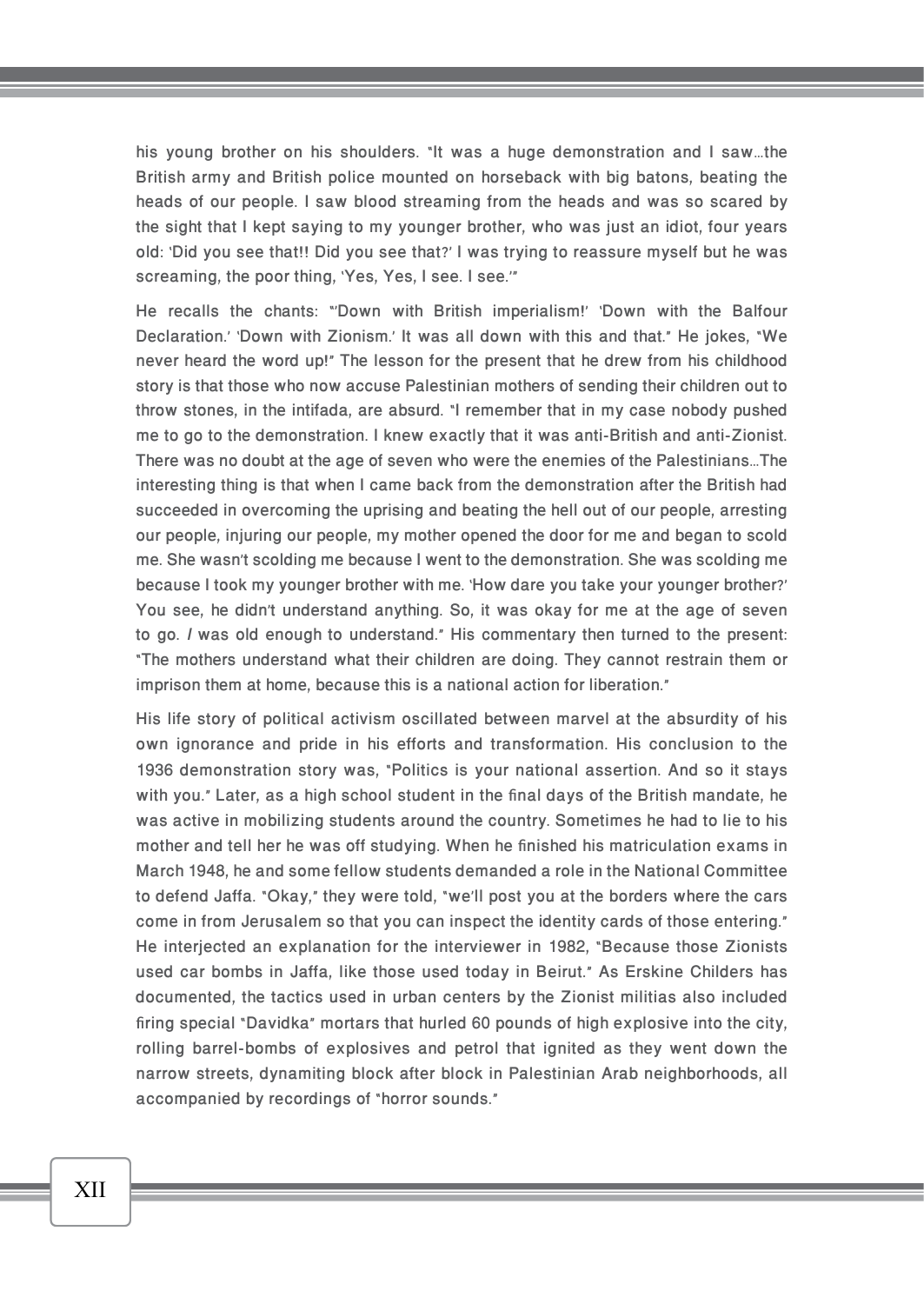My father continued his tale about those early months of 1948: "We were told that you could tell the difference between the British and the Zionist Jews because of their identity cards. We knew, even in our ignorance at that time, that this was rubbish. It was unbelievable! How would I know the difference between a Brit and a [European] Jew? They would give me the identity card. I'd look at it. His name is John Jones. So what? What does John Jones mean? Or Shapiro? Who the hell knew at that time what Shapiro meant? How could I tell the difference? All I knew was how to decipher the English script…We would act tough and demand to see people's identity cards. If they were foreigners, we'd just look at them and say, Go… Well, we never stopped a soul. After they would pass through, we'd talk. I'd say, Did you see? That one's face was reddish. I think maybe he was a Jew. Because we didn't have a clue how to identify anyone!"

My father had had Jewish neighbors while growing up in his mixed neighborhood of Manshiyya—he remembers a boy who liked to play soccer with them but whose mother kept dragging him away; he remembers that he and his friends looked forward to Friday evenings when their neighbors would give them a piaster to switch off their lights, it being the Sabbath. But these European fighters were different; there was no shared history or space.

He talks about his disillusionment later, when it dawned on him in the months after they were all forced to flee Jaffa, that the Arab armies had no plans to take Palestine back. He talks of the humiliations he endured as a refugee in Jordan when his family finally settled there in 1949, Nablus not having turned out to be workable because of the huge influx of other refugees. Not only were they living crowded into one room, with no glass in the windows so that they either got wet in the rain or suffocated by stuffing the windows full of blankets, but they lost all the economic security they had had in Jaffa, the dreams of future education, and their social standing. This sudden loss of social standing was perhaps the worst: "You are in a place where no one knows you. And you have become part of a whole mass that you can't stand out from."

Because Amman had been inundated by hundreds of thousands of Palestinian refugees, the monarch was afraid that Jordan would be destabilized politically. The Jordanian police would round them up, would insult them. It pained him to hear what they would say: "All of you are pimps, sons of bitches. All of you sold the land to the Jews. All of you collaborated. And I don't know what else they said. We had never thought of ourselves as part of a mass. We had been living in Jaffa; we were from such and such family; our family's home was in such and such a place; and we were connected to these other people. And we were respectable… My father was respected, a nationalist. People knew us. We had dignity. And then even as a Palestinian, it was different. In the past we would go to Egypt. We'd go to *help* them. We'd join their demonstrations. We thought we could lend support to others… Now if we were to go to a demonstration, we knew we'd be beaten for no other reason than that we were Palestinian."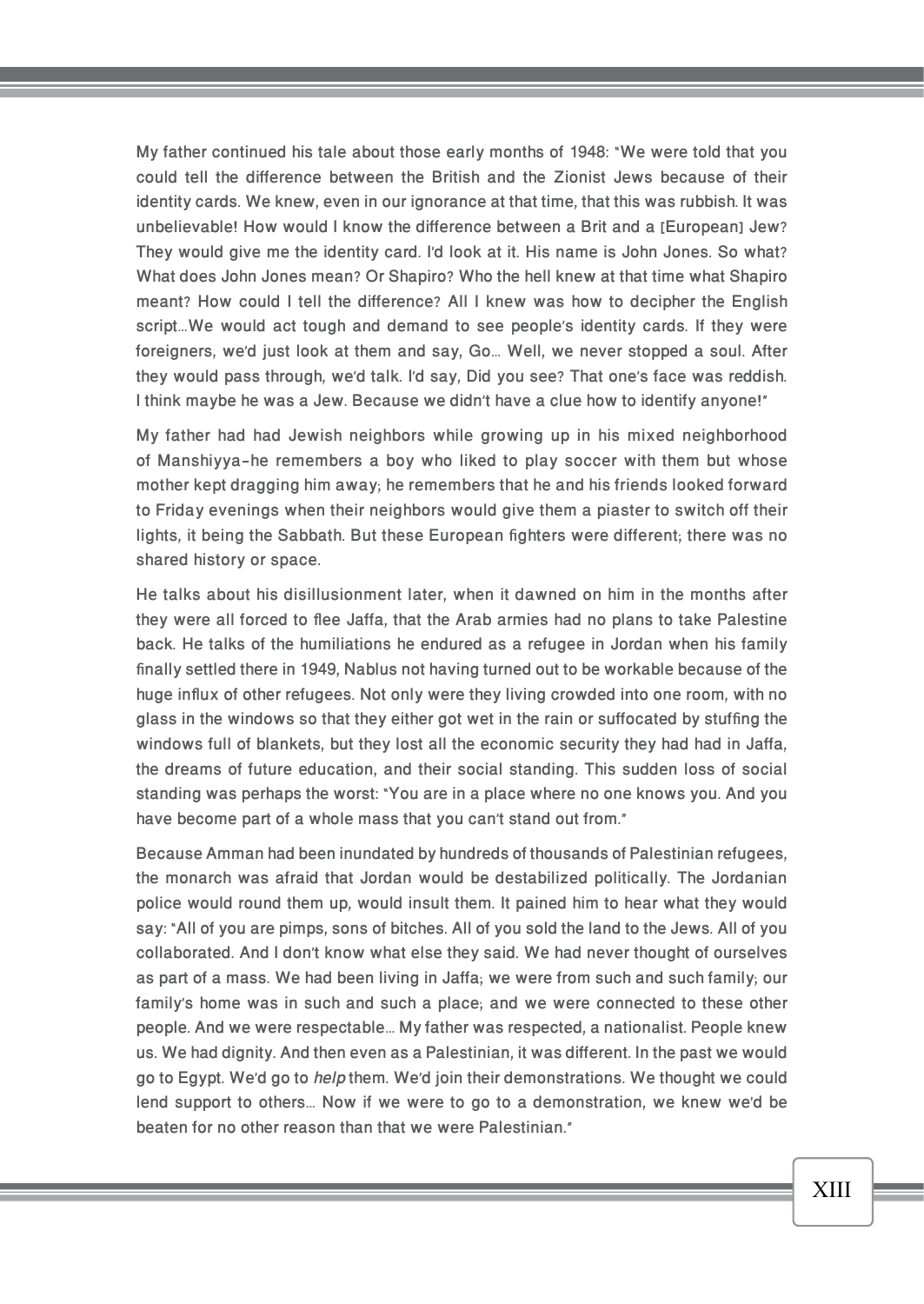He began to learn about the oppositional political groups that were active at that time, though clandestinely since the Jordanian government didn't accept them: the Communists, the Syrian National Socialists, the Ba'thists. He worked long hours at low wages in the customs house and couldn't bear to go home to the overcrowded house. The antagonism of the Jordanians and the depressing lack of any prospects for the kind of future he had dreamed of when a young student, as a lawyer ideally, were critical in his decision to try to get to the United States, where his older brother was studying engineering, having been sent before "the troubles" so that he could return and take over the family iron foundry. The foundry, of course, was now gone, though one of his father's partners had brought all the old machinery to Amman and set up a new workshop. He was employing my father's younger brother for 20 piastres a day, something that my father, who believed in education, thought was wrong. My uncle remains deeply grateful to this day that before my father left for the U.S. to escape this hopeless situation and finish his own education, he made his brother promise he'd register to go back to school.

My father finally escaped to the United States in 1949 by boat on borrowed money. He pursued his own education. His English was poor, though he had been among the smart students of the elite Al-'Amiriyah High School in Jaffa. But it improved rapidly. Like many an immigrant to the U.S., he worked at a variety of jobs in his first years, mopping floors in a laundry and testing temperatures in a steel mill in Chicago. He won a scholarship after his first year at a mediocre state university in Chicago. He married my mother and they moved to the University of Illinois at Champaign-Urbana where he finished his B.A.. By 1954 he was doing a Ph.D. at Princeton, but he never forgot the hostility of the Jordanians, which was to be followed by that of the Americans.

Antagonism toward the Palestinians reappeared as a strong theme in his description later of one of the most significant turning points in his political life: attending his first meeting of the Palestine National Council. In the 1960s, he was living in the U.S. though he insists that he made a point to visit Egypt, Lebanon, and Jordan most summers, usually bringing the whole family. He was attached to Egypt both by Arab nationalist dreams and what Gamal Abdel Nasser had represented and because he had lived there for four years that he described as his "golden years" in the late 1950s. Thanks to Ali Othman, his old roommate from Chicago, he had worked at a UNESCO Center for Arab development just after finishing his Ph.D.

On one visit to Egypt in August 1970, he was meeting, as he usually did, with the noted Egyptian journalist Mohammad Hassanein Heykal at the Ahram Center for Strategic Studies. After a while, Heykal asked him if he'd meet him in the cafeteria for lunch a little later; there were some people coming he would appreciate seeing. To my father's utter surprise, it turned out to be Yasir Arafat, accompanied by some key figures in the PLO, as well as a few other intellectuals and politicians. He was stunned. "I was shy: My God! This was our leadership!" he explained.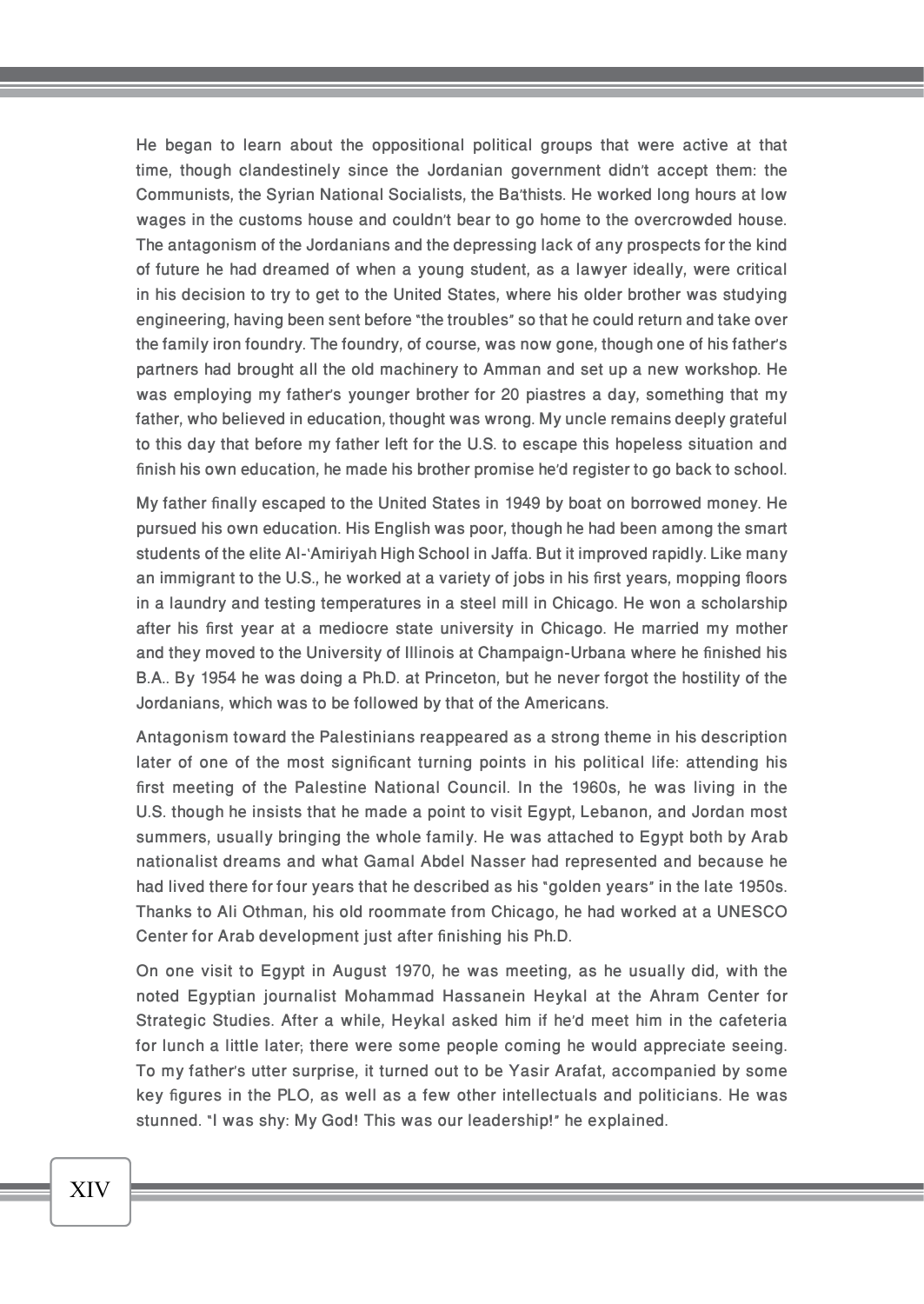After some small talk, he says he summoned the courage to ask a question. Looking straight at Arafat, who was wearing his dark glasses and kufiyya, he asked, "Mr. Arafat, what role do you see for people like us who are living outside [in the Diaspora]? We are intellectuals, we work with ideas at universities. What role do you see for us in the revolution?" He remembers that Arafat looked at him quizzically. Then various people around the table said things he can't now reconstruct. But he says he can remember exactly what Arafat said. He was the last to speak. "He said, 'Dr., when we began our revolution, we didn't ask anyone. We were Palestinians sitting in Kuwait or Qatar thinking, What can we do for Palestine? We decided to make a revolution.'" In another version of the story, he paraphrases Arafat as saying, "Each of us thought about it and found ourselves a role. We organized ourselves and here we are. We are waging a revolution. Now, for you and your friends, think of what you can do. If you need help from us to do the kind of thing you want to do, let us know. But it is for you to decide how you can contribute to this revolution, which is yours." My father's response was, "It could not have been a better answer. In essence, he was saying 'Do you want me to tell you what [to do]?'"

As Arafat's group got up to leave, Arafat hugged him and told him he should attend the special meeting in Amman of the Palestine National Council. He'd read about it in the newspapers but it never occurred to him that he could attend. Three days later, he left us in Cairo and went to stay with his mother in Amman. He attended. Inside the conference hall Arafat flattered him by coming over to hug him and to welcome him, as if he'd known him forever. As he told the story many years later, he noted, "I was deeply touched by him. He has a way of manipulating people. He held my hand like I was a little boy: he was exhibiting me to others."

At that meeting in Amman in summer 1970, however, he had sensed again the Jordanian hostility towards Palestinians that he'd experienced in 1948 and '49, before he had left for America. The tension on the street was palpable as he had walked with some old friends toward the meeting hall. The Jordanian Army with its armored personnel carriers stood face to face with the Palestinian resistance fighters, unclear who was protecting whom from what. He said he was afraid that the Jordanians planned to surround and slaughter those gathered for the meeting. And his apprehensions at that time were well-founded: just after he left, the armed Palestinian resistance that had been based in Jordan was driven out. This was Black September, a dark day in Palestinian history. It was a decisive time for the Palestinian armed struggle, betrayed and forced to move its base of operation to Lebanon, only to be expelled twelve years later through the Israeli invasion.

It was also a decisive moment for him personally. My father says he had a strong reaction to the meeting: "This was the very first time I had ever attended anything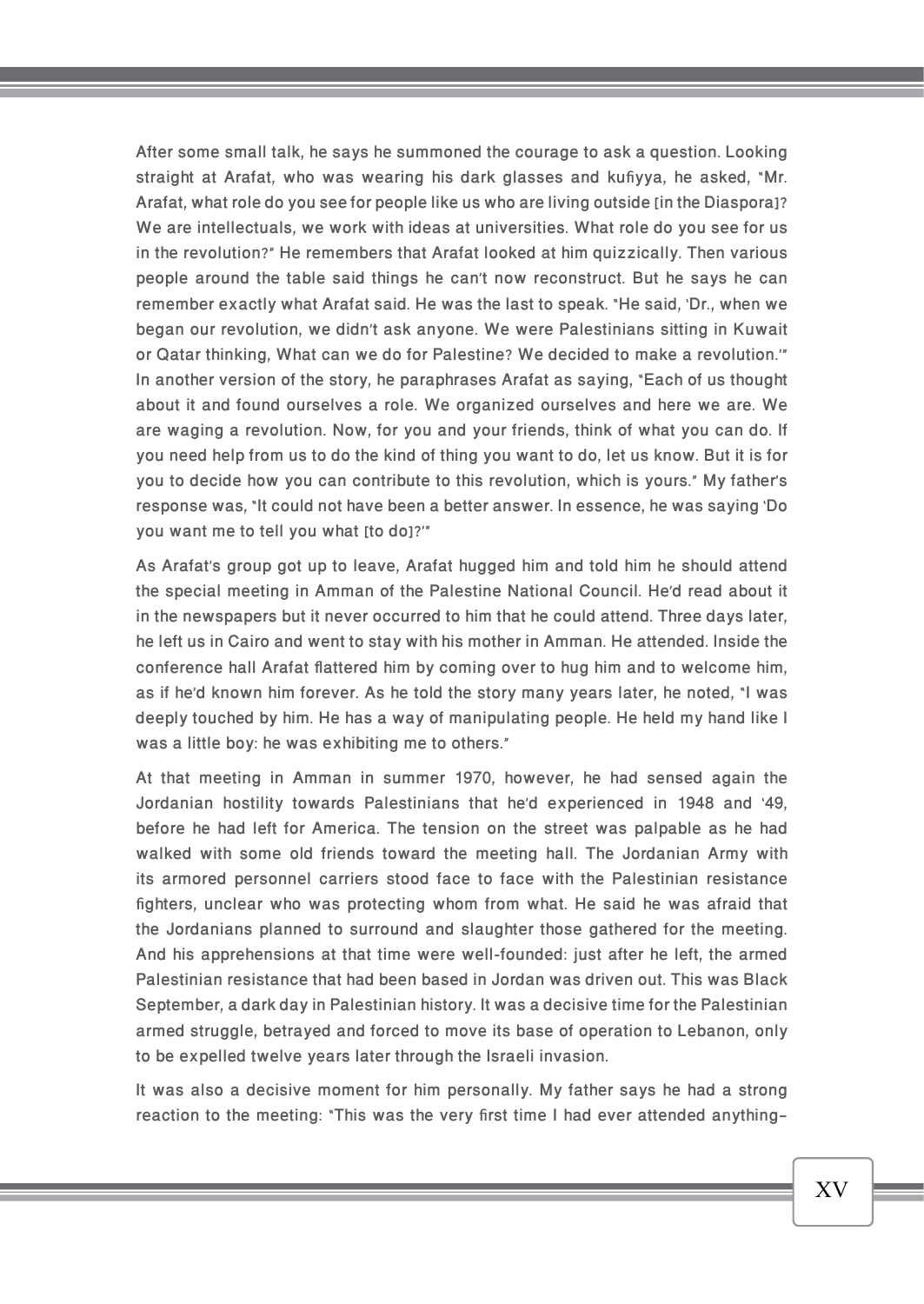official, unofficial, or popular—called Palestinian. Since 1948. Arab yes, with Palestinians, yes, but something Palestinian? I was so happy, so thrilled, even though this was the worst meeting, a terrible moment, and the tensions were unbelievable… But for the first time I truly saw my people. They talked just the way I did, we chattered and talked, and we kissed and hugged each other." What was so incredible to him was that there was no other topic except Palestine. Everything was discussed in terms of its impact on Palestinians. "And then in the evening, you'd sit and eat Palestinian foods…Foods I'd forgotten!" In a dramatic conclusion to the narrative, he said, "I had found my identity. I became part of the movement….My loyalty was now with the resistance. Nasser died and I shifted my affection to Arafat. I became a fulltime functioning Palestinian."

\*\*\*\* To say that my father became fully Palestinian then is not to say that his cultural identity as a Palestinian had not always been central, or that he had not cared about the land of Palestine. As a boy from the city, he argued, he did not have the earthy attachment to the land that peasants are reputed to have. My mother says that his deepest fear was that if they did not have their land, the Palestinians would end up like the Armenians or the Native Americans. He had long made analogies between Israel and other settler colonial states, in North America, Africa and Australia. His concerns surely must have intensified later with the Oslo Accords that created bantustans out of the Palestinian territories of Gaza and the West Bank.

My father explained to his interviewer, Hisham Ahmad, that he didn't talk to his children about what had happened in 1948 as much as about Palestine, his family, who he was, and who his parents were. Indeed, he was glad that we lived in the Arab world in those early years. In 1956 we moved to Egypt for four years. We knew our Palestinian relatives there, his maternal aunt and a cousin's family with whom we were extremely close. And we went to Amman often, even after moving back to the U.S. in 1960, where at least I, the eldest, felt at home with the whole extended family. We always stayed with his mother, sister, and his brother's large family who all lived together in a few rooms. We laid out mattresses on the floor at night, picked grapes off the arbor, and ate wonderful foods. I sewed doll clothes in the old storeroom with my cousin, fell off a swing, went for Qur'an lessons, and had crushes on the boys next door (a family from Jaffa, of course). I don't remember anything from what my father insists was his other important way of tying us to Palestine. He tells his interviewers that before 1967, we used to visit Amman regularly. "My mother was there," he explained. "We'd spend a night in Amman but then we would go to Jerusalem. I'd rent a car. What I was doing was, first I was tying my kids to our whole big tribe, uncles, aunts, cousins. They knew that I had relatives, that we were all Palestinians. But the

XVI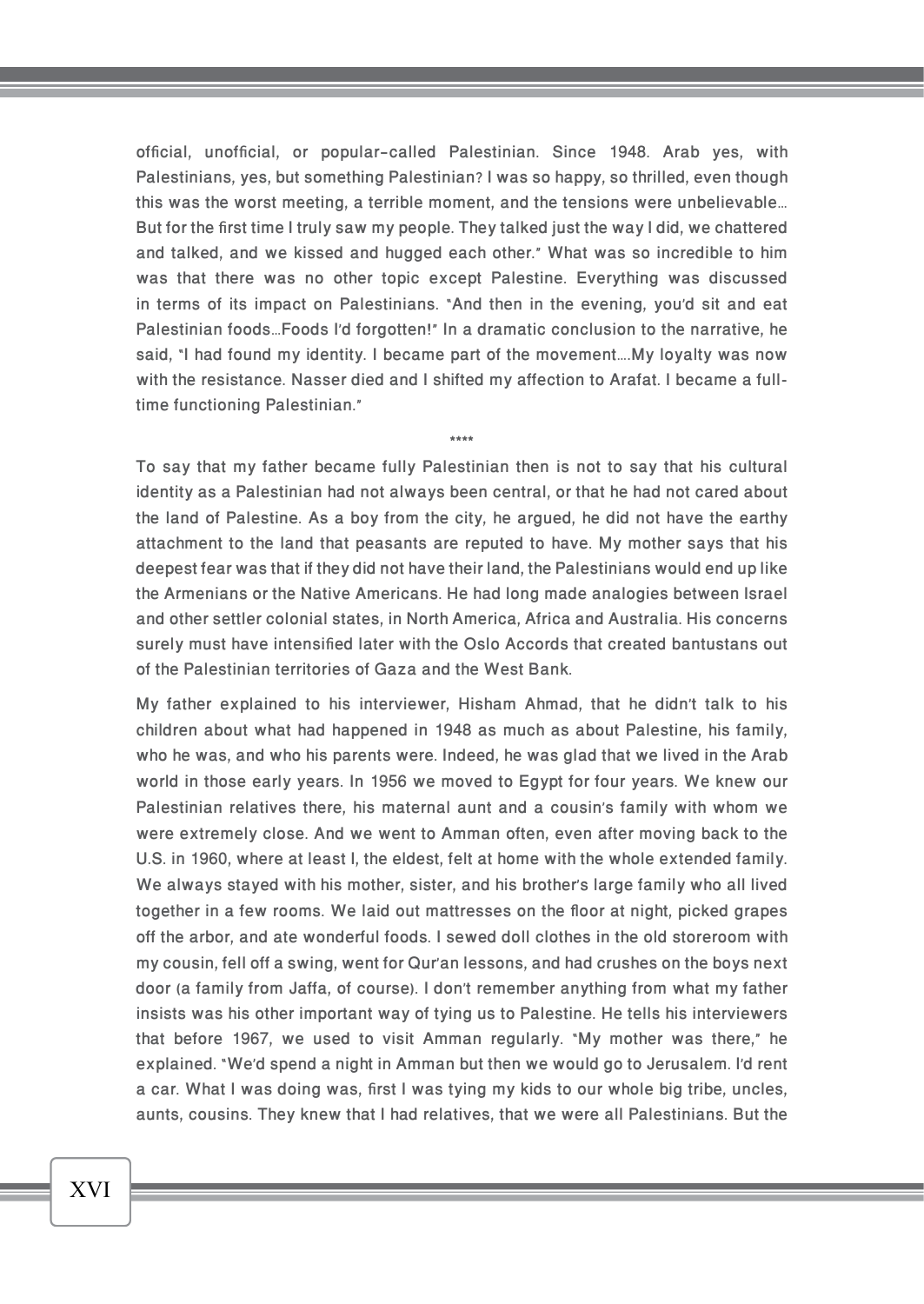second thing is that I was always determined to take them to Jerusalem. We'd rent the car and we'd go. This is our country. In Tulkaram we'd go to a high place and I'd say, 'There, there's my home.' You could see Jaffa, you could see the sea from there." This was before the Israeli occupation of the West Bank.

\*\*\*\*\*

It was his mother again who my father would invoke in his stories of political commitment to suggest later his political independence from Arafat, despite the flattery and his own loyalty to the cause. My father liked to present his mother as radical. She read the newspaper, he said, as he did, though I remember her in her later years more often reading the Qur'an. He got a kick out of telling people that she supported the more radical Popular Front for the Liberation of Palestine, though it was only because she liked George Habash, its leader, because she knew him personally and admired the fact that as a physician he had generously treated the refugees for free. But my grandmother was also more cautious than he was about politics. She always talked politics in a whisper; she had seen her husband jailed by the British, one son shot, and her eldest son jailed by the Jordanians. My father insists, though, that she never stopped them from working for the liberation of Palestine.

 "As a Palestinian," he explained to Hisham, his young colleague at Birzeit who was recording his life history, "you can't escape politics." What that meant had shifted over his lifetime. From the demonstrations against the British to the humiliations of being a refugee; from scholarly work on the Arab world to sympathy with visions of national liberation shared in the 1960s by the anti-colonial and anti-imperialist nations of the Third World. From the crushing and pounding of the Israeli bombardment of the captive Palestinian population of Beirut during the Israeli invasion of Lebanon in 1982 to the later violence in the West Bank and Gaza that would make him, only partly tongue in cheek, urge disarmament of the whole Middle East as the only solution.

After returning to the U.S. from his experience of living through the siege of Beirut in the summer of 1982, shaken by the apathy of the Arab countries like Syria that he passed through on his way out, he concluded, "The question of Palestine cannot be answered through violence." He was sobered by damage that the Israelis caused both to the Palestinians and the Lebanese. "They had weapons of incredible power: bombs, cluster bombs and all sorts of weapons of destruction. Talk about weapons of mass destruction!" He explained, "I experienced the ability of a population which is essentially defenseless to withstand this kind of punishment. I also experienced the damage that it causes to children, to adults, to everybody who is not engaged in the fighting. The fright in the eyes of the children, the long lines of children carrying buckets to fill with water at three in the morning…the filth that is caused by the air raids and left there because there is no institution to clear up the debris. And the enormous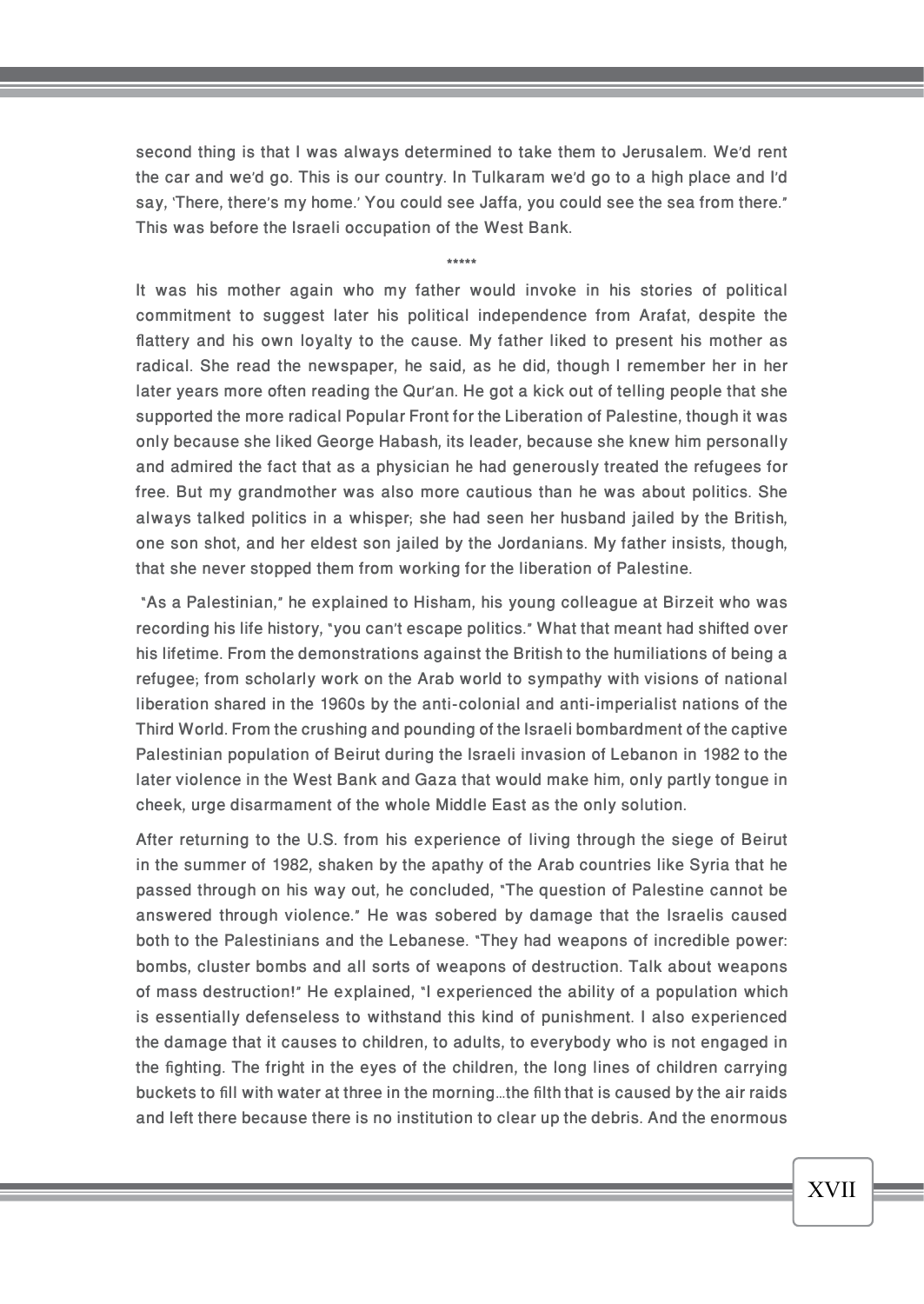amount of casualties… Who carries the burden of armed struggle?" He added, "It is so awful, at the level of experience, that I would not want to wish it on my enemy."

My father began to lecture in the 1980s about the impasse. His message: That the Israeli military could not produce the surrender of the Palestinian people. But that the opposite was also true: no matter how much power the Palestinians might acquire, they would never produce the surrender of the Israelis. "They cannot impose their will and we cannot impose ours. Therefore, we have to figure out a way to reach a solution that both people can live with."

Never one for introspection, my father had little patience for people who "looked at their bellybuttons." He always looked outward, whatever the personal costs to himself or to those close to him. He was driven by his faith that people--as individuals--could shape the world, make things happen, and change history. He created organizations from nothing. He inspired people to work for the cause. He was bent on realizing dreams in this world, even if so many kept being dashed. The friends who surrounded him as he lay dying in Ramallah were part of the dreams he had been trying to realize in his last years as a Palestinian back home, educating Palestinians. His legacy was to be this work on creating the most important kind of national infrastructure—an educated people.

Yet everyone who knew him intimately knew that my father was always haunted by another kind of dream. "The truth is," he had told some liberal Zionist colleagues at Northwestern who always wanted to discuss "peace" and the situation "over there" with him, "I don't dream. All people dream. But not me. I have only one dream. That recurs. A nightmare." Commenting to his interviewers in Beirut in 1982 that he still had this dream regularly, he continued with his story about the conversation with these colleagues in Evanston. He had said to them: "The dream never changes. And I have no other. Always, I am living by the sea--the house I grew up in was in Jaffa, right by the sea. A thief comes, a burglar. He starts pushing open the door and I try to shut it. A struggle that doesn't end. He pushes and I try to shut the door…And I scream but no one hears me. I'm shouting to the people in the house that someone's breaking in, but no one hears." Even without understanding much about psychiatry, he said to them, it wasn't hard to interpret this dream that he's had, maybe once a month, since 1948. This, he was saying to them, is the Palestinian experience.

In his nightmare, he explains, "the struggle is never resolved; the door always remains half-open." He did what he could in his lifetime. Others will have to take his place at the door.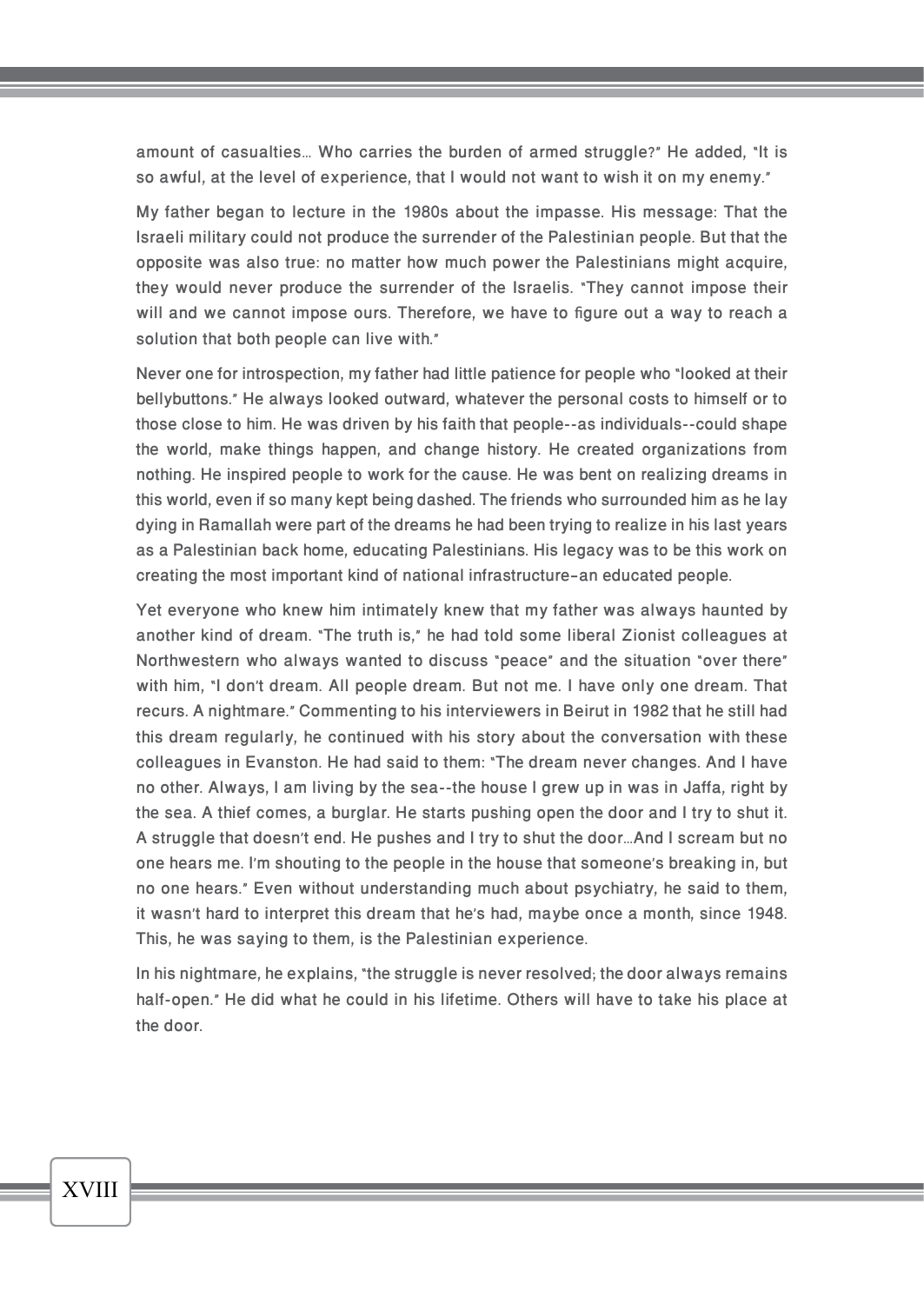#### **Further Reading:**

Abu-Lughod, Ibrahim. "Fragments d'une mémoire palestinienne." *Revue d'études palestiniennes* 10 (Winter 1984): 59-79.

------. "The Meaning of Beirut." *Race & Class* 24 (January 1983): 345 – 59.

------. "Palestinian Higher Education: National Identity, Liberation, and Globalization." *Boundary 2*, 27, 1 (2000): 75-95.

------, ed. *The Transformation of Palestine*. Evanston, Ill.: Northwestern University Press, 1971.

Abu-Lughod, Ibrahim and Baha Abu-Laban, eds. *Settler Regimes in Africa and the Arab World: The Illusion of Endurance*. Wilmette, Ill.: Medina University Press International, 1974.

Abu-Lughod, Ibrahim, Roger Heacock, and Khaled Nashef, eds. *Landscapes of Palestine: Equivocal Poetry*. Birzeit, Palestine: Birzeit University Publications, 1999.

Abu-Lughod, Lila. "Return to Half-Ruins: Memory, Postmemory, and Living History in Palestine." In *Nakba: Palestine,1948, and the Claims of Memory*. New York: Columbia University Press, 2007, 77-104.

------. About Politics, Palestine, and Friendship: A Letter to Edward from Egypt. *Critical Inquiry* 31, 2 (2005): 381-88.

Ahmed-Fararjeh, Hisham. *Ibrahim Abu-Lughod: Resistance, Exile and Return: Conversations with Hisham Ahmed-Fararjeh.* Ibrahim Abu-Lughod Institute for International Studies, Birzeit University, 2003.

Darwish, Mahmoud. "Ibrahim Abu-Lughod: The Path of Return is the Path of Knowledge." Eulogy, Qasaba Theater, Ramallah, May 26, 2001. Translated for the family by Tania Tamari Nasir, Birzeit, Palestine June 25, 2001.

Gordon, Neve. *Israel's Occupation*. Berkeley and Los Angeles: University of California Press, 2008.

Hagopian, Elaine. "Ibrahim and Edward." *Arab Studies Quarterly* 26, 4 (2004): 3-22.

Hovsepian, Nubar. *Palestinian State Formation: Education and the Construction of National Identity*. Newcastle, Eng.: Cambridge Scholars Publishing, 2008.

Terry, Janice J. and Elaine Hagopian, eds. *The AAUG Experience: Achievements and Lessons Learned.* Special Double Issue of *Arab Studies Quarterly* 29, 3 and 4 (Summer and Fall 2007).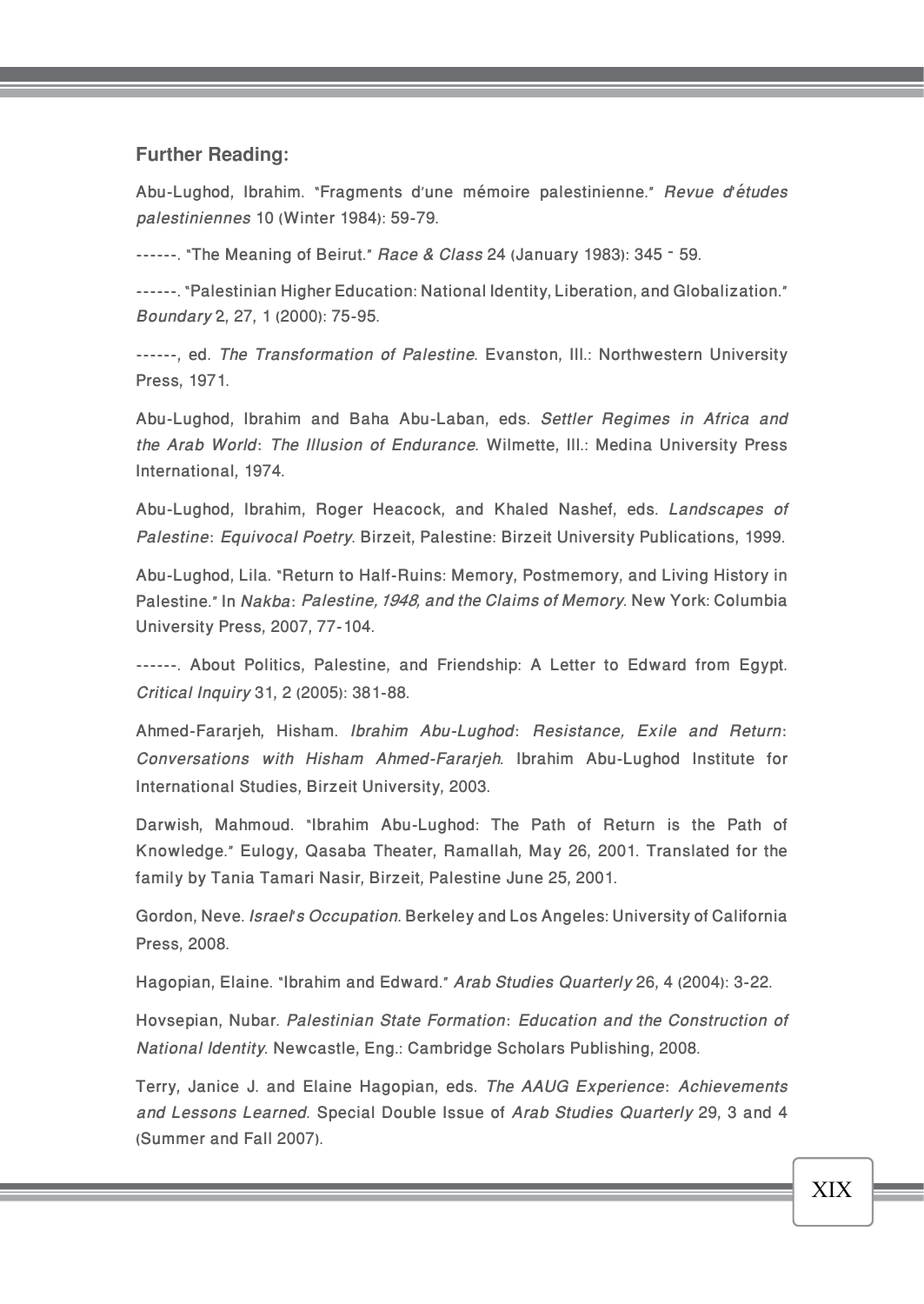### **Subject or concept? An interdependent dyad**

#### **1. Introduction**

**Roger Heacock**

Even or especially tourists visiting Florence know of the active and the contemplative as opposing principles portrayed in painting or sculpture, that is to say, far from verbal discourse, for example in relation to Michelangelo's Medici tombs. $^{\mathrm{1}}$  On the other hand, practitioners of philosophy and political theory have been so intimidated by the example of Plato's cave (*Republic* VII) that, except in book titles (*Leviathan*, *Behemoth*<sup>2</sup>) they have shied away from making use of allegories as a narrative tool. I shall break that taboo in the following way.

There are two fundamental approaches to reality and values, which I would call, for the purpose of clarity, simplicity and transparency, the furnished room and the moving train respectively. Let me explain myself.

The furnished room designates a fully equipped, gorgeously shaped, richly decorated space, in the middle of which is a comfortable although revolving (and thus perhaps dizzying) lounge chair in which I sit and my body is minimally felt, because of the accommodating furniture which suits it perfectly. My feet are up and I repose against a soft headrest. The room turns slowly around me (the revolving rooftop restaurant is an inappropriate metaphor because objects are too far away) and I see much of it. The furnishings are unchanging. When one of them ages, I repair it. Objects are thus ever- present and in terms of my consciousness, recurring. Light is constant and produced by the sun which shines through an open circle (or possibly an oval) in the roof, much like the Roman Pantheon.

With the moving train the ride, on the other hand, is in a rather bumpy passenger car. The train moves uphill, downhill or over an even surface, going straight ahead or turning left and right, perhaps doubling back, but then sooner or later resuming something like its initial direction. Other passengers are with me, the air might smell of them or of me, we sometimes switch places, looking out the big window forwards or backwards at the unattractive inside of the compartment and, in turn, at the various co-passengers. Depending on time of day and weather and season, they appear and are in fact different.

These two images, I would argue, vividly draw a line between two modes of existence. In the words of Michel Foucault:<sup>3</sup>

3 Michel Foucault, "Introduction," in Georges Canguilhem, *The Normal and the Pathological* (New York: Zone Books, 1993), 8.

<sup>1</sup> Remember the tortured apogee of Renaissance sculpture, the two tombs of the sadly contemplative Lorenzo, flanked by Day and Night, and purposelessly active Giuliano, Dawn and Dusk slipping floorwards under him (Vasari: "the two armed captains, the one the pensive Duke Lorenzo, and the other the proud Duke Giuliano." This masterpiece remained of course unfinished, a critique of the critique as it were. In Vasari's words, "there are the four statues of Night and Day, Dawn and Twilight, most beautiful, and sufficient of themselves, if art were lost, to restore it to light [emphasis added]." Excerpt from Giorgio Vasari, *Lives of the Artists* (Oxford: Oxford University Press, 1991 [1550]) 469.

<sup>2</sup> Franz Neumann, Behemoth: *The Structure and Practice of National Socialism, 1933-1944* (Chicago: Ivan Dee, 2009 [1944]).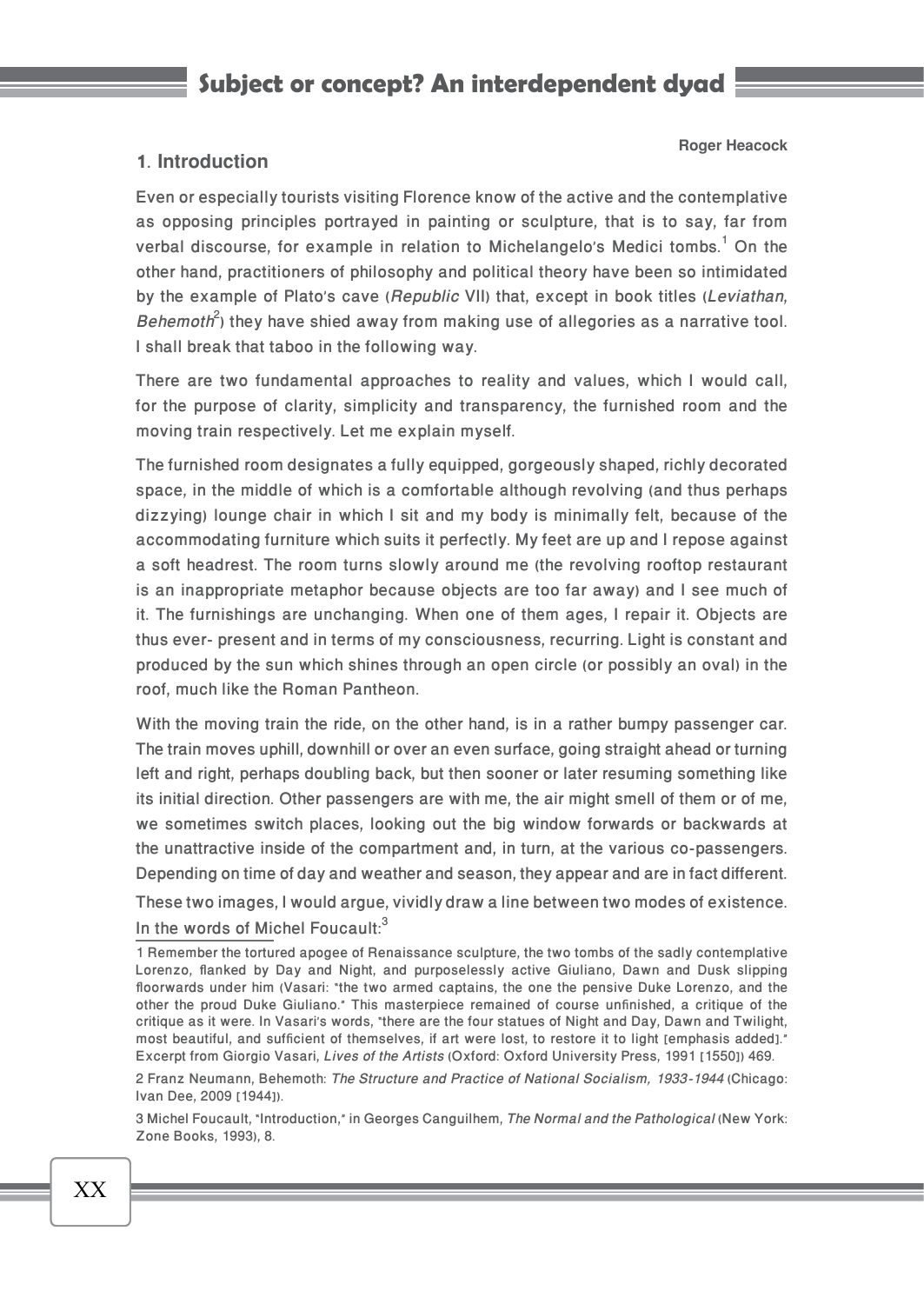It is the line that separates a philosophy of experience, of sense and of subject and a philosophy of knowledge, of rationality and of concept. On the one hand, one network is that of Sartre and Merleau-Ponty; and then another is that of Cavaillès, Bachelard and Canguilhem.

It is the difference between two strands of thought present in Homer's contrasting universes of the angry subject of the *Iliad* and the angry universe of the *Odyssey*. At the same time as they partake of that long temporality, these contrasting modes are time-bound in terms of politics (find them in the modern cold war or post-modern post-cold war): they rest on each other at every stage and are in perpetual dialogue. When, as so many do, one speaks of the enlightenment, there is a necessary distinction, of which the train/easy chair dialectic helps to make one aware. There are enlightenment concepts (the quest for freedom, equality, and tolerance for example) towards which a person (or a people) may strive, and there is the concept of the Enlightenment, defined in its later days (Kant, $^4$  based on Rousseau $^5$ ), seen as an enveloping firmament, and which classified knowledge. So in the romantic era there may be a subjective quest (for trans-geographical or emotive adventure) on the one hand, and a structured movement (national independence) on the other.

One would be presumptuous to indict one or the other, and one stands in awe of both: the point is to recognize and distinguish, before finally linking them symbiotically. I wish to begin with the mode described by Foucault as that of the subject, by me as the moving train.

This model is exemplified by the Prophet Muhammad, at least as represented by Ibn Ishaq. Does he not achieve his breakthrough, not just as a discovery but always a voyage? And indeed at first in an actual train of camels. His conceptual breakthrough later, he manages to accomplish thanks to the immediate conversion and steadfast support of his loving wife and first convert, Khadija, who "strengthened him, lightened his burden, proclaimed his truth, and belittled men's opposition.<sup>"6</sup> The Prophet now carries "a troublesome burden"  $^7$  for several years, as he endures and keeps moving through such indignities as having dust and the innards of sheep thrown at him. Islam and its values are carried on long trips to Yathrib and then back, thence to take off and sweep through the deserts, over the seas and mountains.

<sup>4</sup> Immanuel Kant, "Perpetual Peace," in Kant, *Political Writings*, H.S. Reiss, ed. (Cambridge, UK: Cambridge University Press, 2003), 92-115.

<sup>5</sup> C.E Vaughan, trans, *A Lasting Peace through the Federation of Europe* (London: Constable, 1917) [1762].

<sup>6</sup> A. Guillaume, *The Life of Muhammad* – A Translation of Ibn Ishaq's Sirat Rasul Allah (Oxford, UK: Oxford University press, 1955), 155.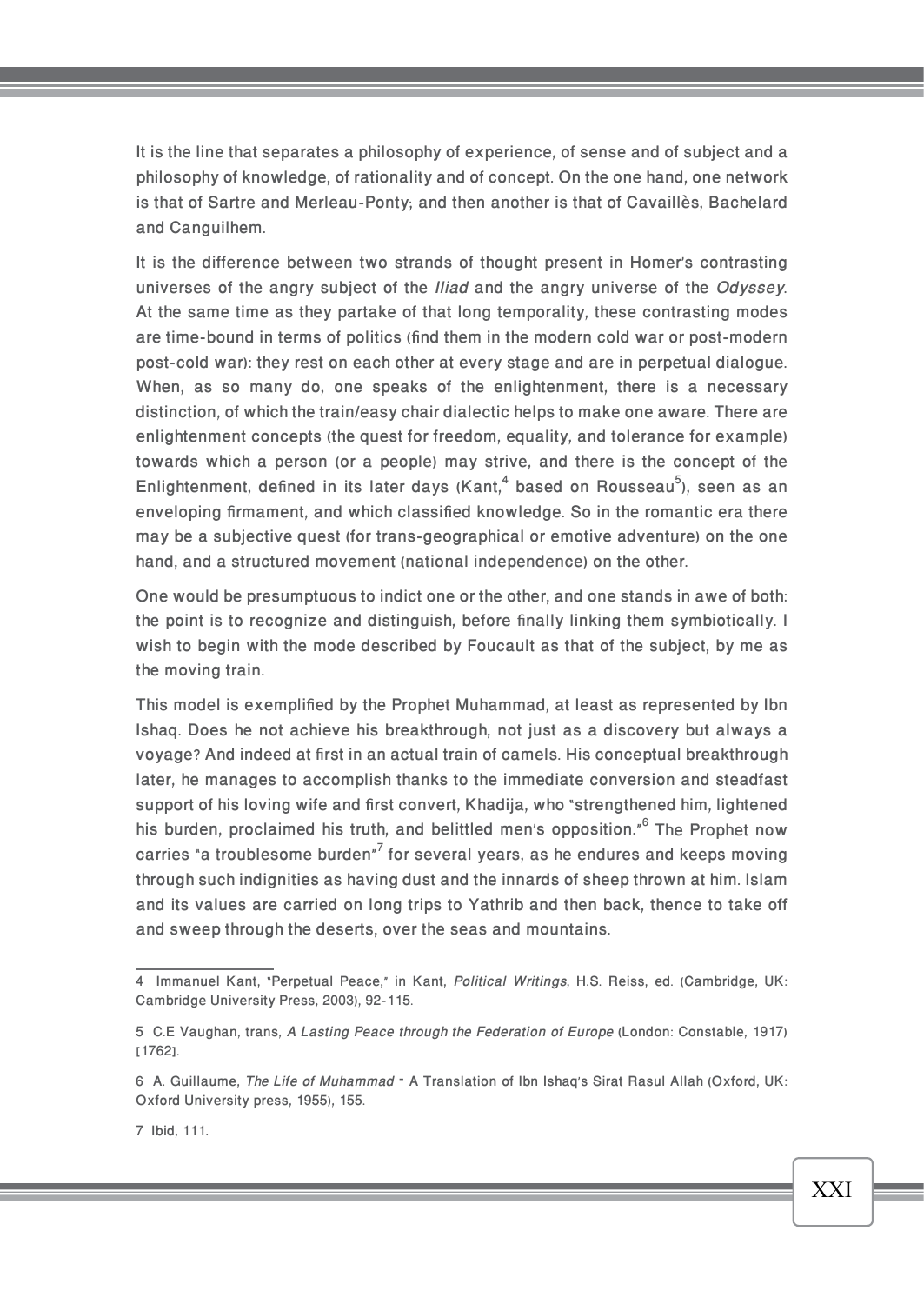The dialectic , at least where prophetic religion is concerned, could not have been described better than by Henri Bergson in *The Two Sources of Morality and Religion*, 8 a dangerous book indeed, which is perhaps partly why it is forgotten. It contrasts the individual's establishment of a mode of thought, and its subsequent organizational structuring. The same goes for Jean-Jacques Rousseau's *Origins of Inequality*, 9 in which he notes that inequality among humans began after two movements: one whereby somebody described a specific place as his property, and the second where somebody (society) believed him and systemized the claim. The first is the move of a subject; the second, its elevation to an abstract principle.

Another example of the subject at work is that of Jean-Paul Sartre. Did he not famously point out that «hell is other people» – «*l'enfer c'est les autres"*? His work and life are replete with examples. A significant one is his play *Les mains sales* - *Dirty hands*, written in 1948, and where he explains why his hero decides to leave an all too Stalinist political party, knowing that he is going to be killed for it: "Non récupérable" are perhaps his last words. Given the way the cold war was taking shape, he considered that saying no was his most valuable contribution to thought and indeed, to action. He quickly became reluctant to have that particular play performed, and he sided discursively against the west, accepting to become a fellow-traveler of the communist party (and later, of the Maoists), rejecting the Nobel prize because he found that it systematically favored critics of capitalism in the West and of socialism in the Soviet bloc, a system or rather anti-system, to which he refused to subscribe. Indeed, in the *Critique of Dialectical Reason*, and even as he appears to switch trains as it were, abandoning (but only apparently) the perilous freedom proclaimed earlier ("What filth!" – "Das ist ein Dreck!" Heidegger had exclaimed, from his observation post way to the right regarding Sartre's existentialism) and espousing Marxism as the leading analytical mode but only of a particular period ("[D]ialectical Reason extends beyond analytical Reason and includes *within itself* its own critique and its own transcendence."<sup>10</sup> It is interesting to what extent he turned out to be correct regarding the transitory quality of dominant systems.

Earlier in the century Lenin had literally and metaphorically proven himself an apostle of the subject and the moving train when, shortly after arriving in Petrograd (St. Petersburg) at the Finland Station, in the spring of 1917, he proclaimed his "April Theses" (a modest ten, as opposed to Marx's eleven *Theses on Feurebach*. Lenin

<sup>8</sup> Henri Bergson, *The Two Sources of Morality and Religion* (South Bend, Indiana: University of Notre Dame Press, 1990).

<sup>9</sup> Jean-Jacques Rousseau, *Discours sur l'origine et les fondements de l'inégalité parmi les hommes*  (Paris: Presses Universitaires de France, 1955 [1755])

<sup>10</sup> Alan Sheridan-Smith, trans, *Critique of Dialectical Reason* – Volume One (London, Verso, 2004), 39. [1960].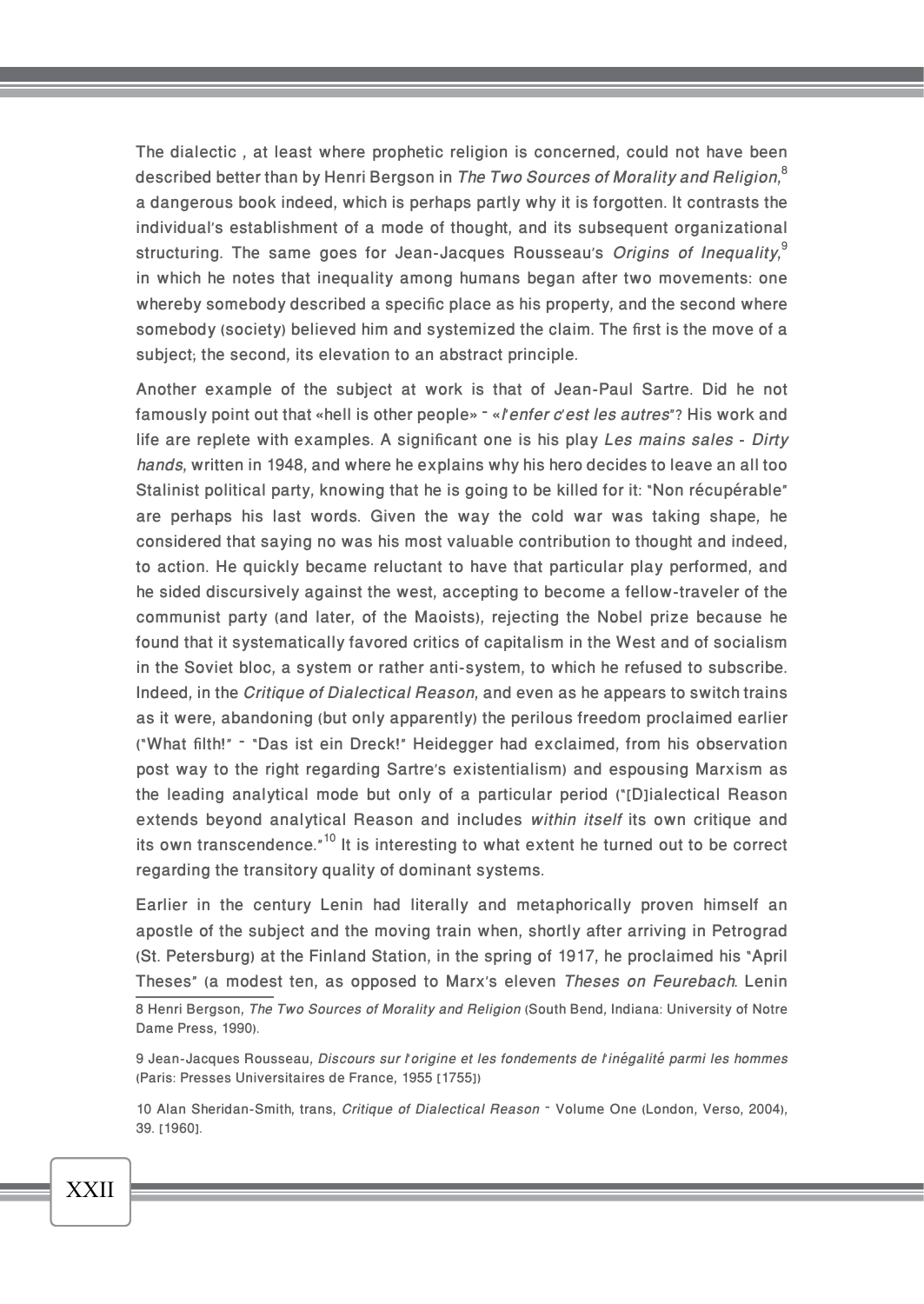was in this instance taking literally Marx's eleventh, the injunction to cease merely to interpret, but now move to change the world). He was thus breaking with Marxist thinking based on a systemic whole resting on the economy and society regulating the where and when of political action. Lenin insisted on moving, although "objective conditions" did not warrant it, to seize power as soon as possible, and then act to "create" the objective conditions.<sup>11</sup>

Horkheimer and Adorno in the *Dialectic of Enlightenment*<sup>12</sup> illustrate fully the dangers which inhere to the furnished room paradigm and which are present for all to see. They expose the direct relationship between Enlightenment thought combined with industrial technology on the one hand, and the organized mass murder of the twentieth century on the other. The kaleidoscope of history has since moved on, however, and today we are witnessing the liberating effects of technology in the face of tyranny, murder and corruption.<sup>13</sup>

#### **2. The furnished room**

The European medieval version of this approach may be exemplified in Dante's *Paradiso*, 14 when we are told that

> The glory of him who moves everything penetrates the universe, and shines in one part more and less elsewhere.

As Foucault puts it more recently, on the other hand, speaking of Georges Canguilhem, it is to this philosophy of meaning, subject and the experience [our moving train] that Canguilhem has opposed a philosophy of error, concept and the living being."<sup>15</sup>

To quote Canguilhem himself, whose revolving chair is that of the history of science, the living body is in a permanent state of controlled equilibrium, of disequilibrium which is resisted as soon as it begins, of stability maintained against disturbing influences originating without: it means, in short, that organic life is an order of precarious and threatened functions which are constantly reestablished by a system of regulations.<sup>16</sup>

15 Dante, *Paradiso* I, 1-3 (translated by this author).

16 Canguilhem, *The Normal*, 24.

<sup>11</sup> Vladimir Ilyich Lenin, "The tasks of the proletariat in the present revolution," *Pravda*, 7 April 1917. Reprinted in http://www.marxists.org/archive/lenin/works/1917/apr/04.htm

<sup>12</sup> Max Horkheimer and Theodor Adorno, *Dialectic of Enlightenment* (New York: Continuum, 1972 [1944]).

<sup>14</sup> In this respect, the more deterritorialized the technology is, the more it serves liberation. Take the contrasting examples of *Al-Jazeera and Al-Arabiya*. The latter is the at the service of one of the most spatially oriented states in the world, Saudi Arabia, whose *Nomos* (here, the law of oil) is projected all around the world; the former a tiny speck of a country, regarding which one may go so far as to wonder which of the dog or the tail is doing the wagging.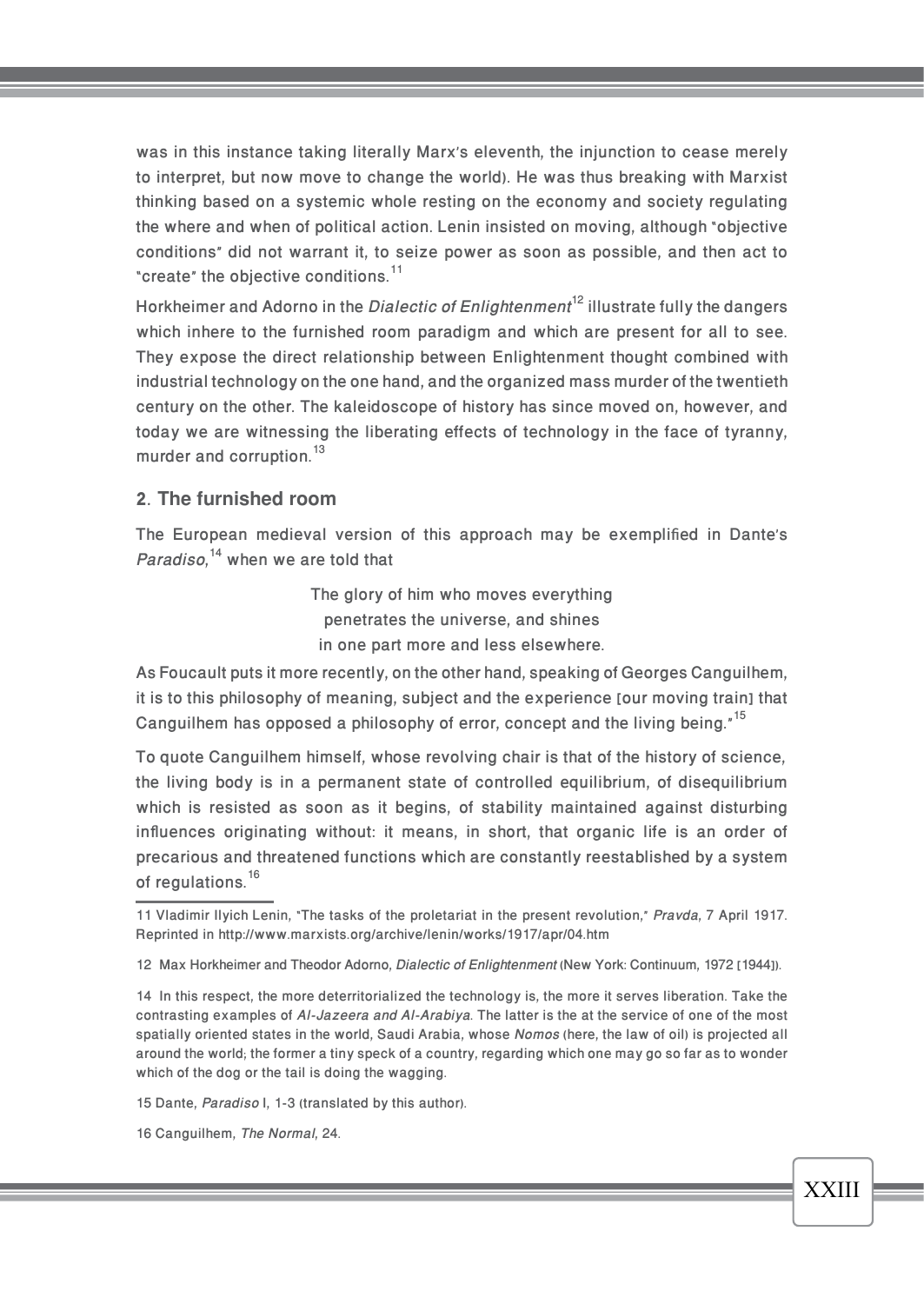Canguilhem thus places individual and indeed social knowledge as well as behavior within the context of a *system*. It is an overarching system, which disestablishes and reestablishes precarious functions of which life is made up. This historian of science is the person without whom the entire school of late- and post-modern philosophers ("French" philosophy, as it is or should be called at Berkeley) would not have existed. And how can one imagine the world without Lacan, Althusser, Derrida, indeed, without Foucault himself?

Of the revolving chair in the room model there are in fact many epigones. One could go back to the *Muqaddima* and Ibn Khaldun's structures of change approach, rediscovered by Nietzsche with his eternal return, as well as Adam Smith's invisible (divinely inspired) hand of supply and demand in a free market, a reality on the ground in the rural Britain of the late  $18<sup>th</sup>$  century perhaps, but long after its evanescence, a discursive reality in the  $21^{st}$ , into which like a whirlpool human agency is drawn. To put it differently and in the words of two of the severest critics of Enlightenment abstraction, when given shape in their contemporary form: "the unleashed market economy was

both the actual form of reason and the power which destroyed reason."<sup>17</sup>Michel

Foucault himself, although warning us against the "concentrationary" universe – i.e., that of the concentration camp with its roots in Enlightenment thought, proves himself rather an epigone of the closed room, as he spins the impenetrable web of discourse coupled with incitement to discourse<sup>18</sup> around a captive world.

Karl Marx himself belongs firmly in this camp, despite his very pertinent *Theses*, in which he accuses Feuerbach of practicing a form of materialism which is in fact an abstraction (first Thesis: he restricts himself to "contemplation" rather than engaging in "praxis"). The fact of the matter is, however, that Marx himself looks at individual subjects (capitalists; workers) as representing first and foremost an abstraction. Let me quote Timothy Mitchell, who is perfectly right to say that

[f]or Marx, individual capitalists are to be understood not as agents in their own right, but as those who personify the power of capital. The "main-spring" that powers the movement of capitalist history is not human intention but the expansion of value through the exchange of commodities, in particular the exchange of labor power<sup>19</sup>

<sup>17</sup> Horkheimer and Adorno, 90.

<sup>18</sup> Michel Foucault, *The History of Sexuality*, Vol. 1, *The Will to Knowledge* (New York: Vintage, 1990), Chapter 2.

<sup>19</sup> Timothy Mitchell, "Can the mosquito speak?," *in Timothy Mitchell, Rule of Experts: Egypt,Techno-Politics, Modernity* (Berkeley: University of California Press, 2002), 30.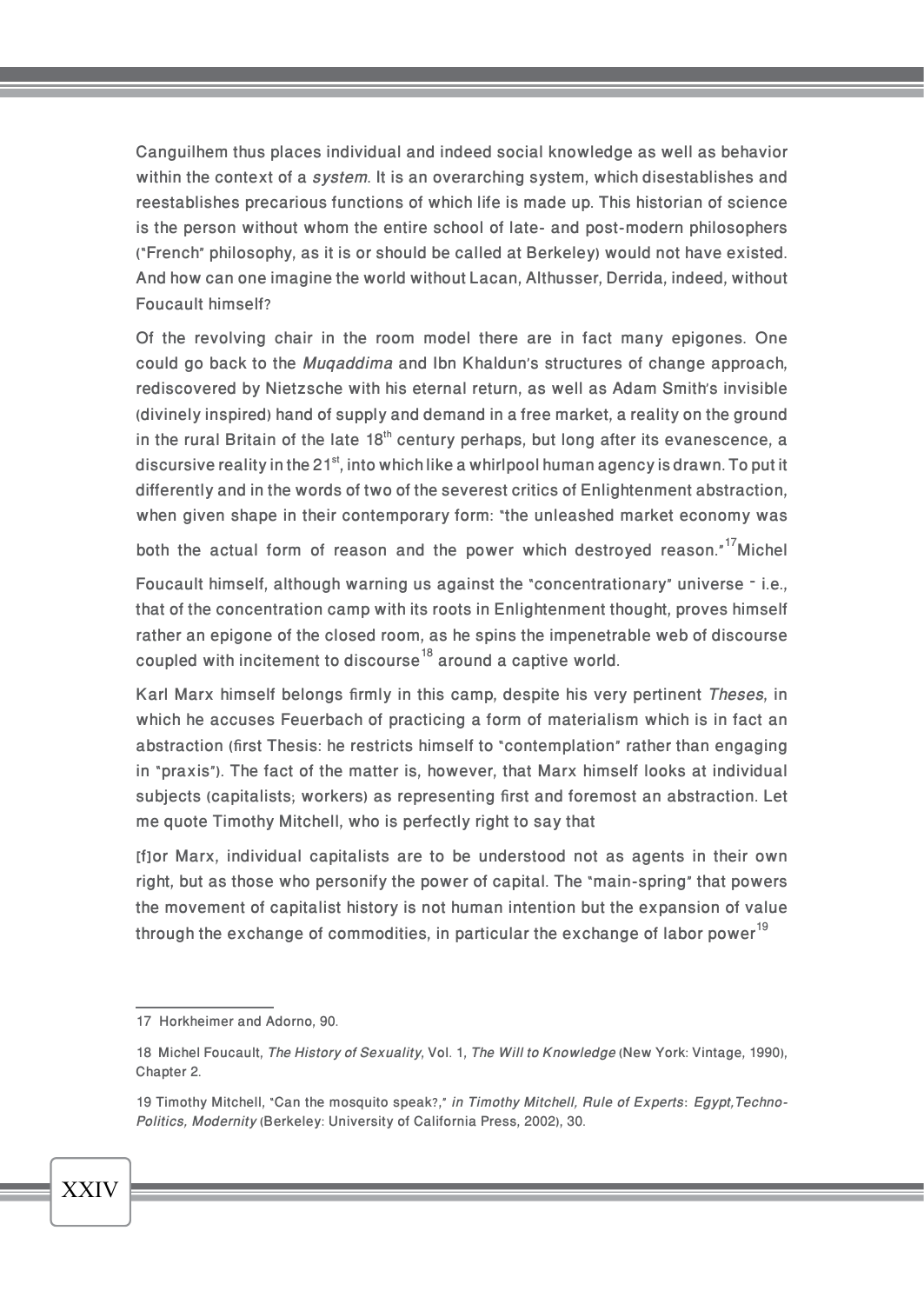#### **3. Conclusion – Bridges**

The more one reflects on these two differing images, the more one is tempted to think they must be ever-diverging. But upon closer observation, there are indeed links, or even bridges between them. These appear at first to take shape by way of ideological similarities, as Marx despite all we have said, to Lenin. Then they may appear to be links in the type of activism, of engagement precisely, envisaged, as when Sartre and Foucault both invested in the cause of improving prisons and the lot of prisoners. But it finally becomes clear that we are dealing in these two ideational modes with two supports of the same human edifice. They are parallel and conjoined, not parallel and indefinitely/infinitely separated.

With Foucault and his quest for a comprehensive vision of the social, conjoining not simply the normal but the exceptional, the abnormal, encompassing the prison, the school, the asylum, the bedroom (thus, both genders) and thus 'us' – ing those who, according to follow Hegel through Heidegger, have previously been othered. Through this us – ing of others, the subject thus becomes a generalized abstraction.

Meantime, individuation moves towards abstraction and the two strands are conjoined in a specific movement, which is speaking truth to power, or parrhesia. Sartre acts it out with his "non récupérable' and his rejection of the Nobel Prize, and Foucault in his last season of lectures immediately preceding his death in 1984.<sup>20</sup> Sartre begins in rejecting his own, dominant camp in the cold war. Foucault at the other end, does it first by following and sympathizing with the 1979 Islamic revolution in Iran until its waters become too stormy, too green and especially, too blood-red, and then in his praise of the ancient Cynics and their irrepressible parrhesia. The Cynics, he explained, exemplified the ultimate type of parrhesia: more than the dissidence of politics, more than the irony of Socrates, they lived their thinking to the point of scandal. In the modern era, he points to Cynic-type paragons such as the  $19<sup>th</sup>$  century anarchists and twentieth-century leftists ("gauchistes") as well as those whom he labeled "terrorists" (the *istishhadiyin*) and who kill by dying and who seemed, just as Foucault himself was preparing to die (and some claim that he chose a kamikazestyle death for himself) for him to embody the ultimate form of living – because dying – their philosophy.<sup>21</sup> And to follow this strand in the work of Canguilhem: the conjoining is found in his emphasis on the role of error as opposed to slow superposition of discoveries in the history of science. $^{22}$  There can be no doubt that he is right in this

<sup>20</sup> Michel Foucault, *Le courage de la vérité- Le gouvernement de soi et des autres II*, Cours au Collège de France, 1984 (Paris: Gallimard-Seuil 2009).

<sup>21</sup> Ibid, 169-170.

<sup>22</sup> Canguilhem, *The Normal*, 275-287.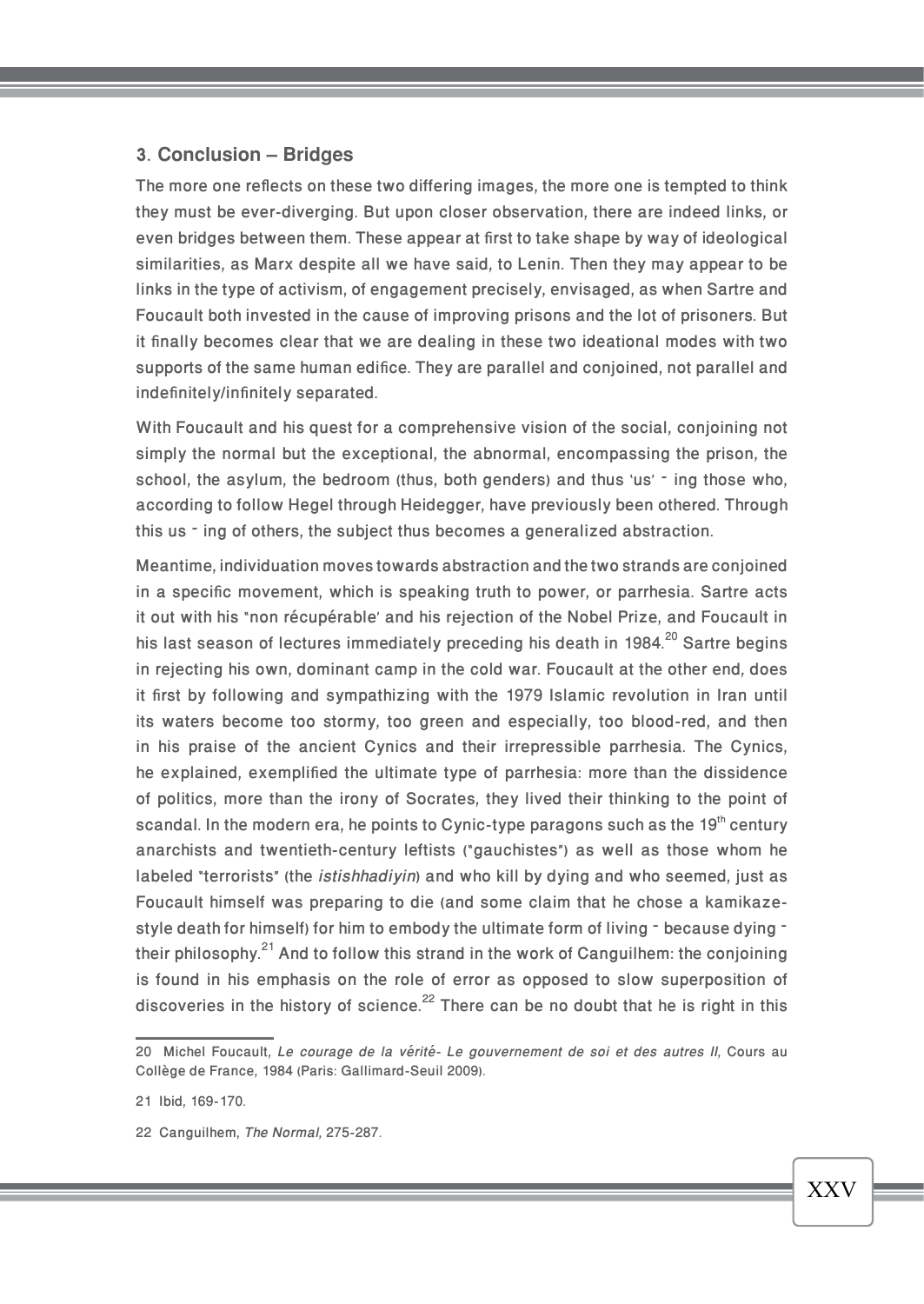respect: one has but to think of the great errors (or accidents) that were the invention of dynamite, penicillin, superglue and saccharine, pleasure, war, engineering and health stumbling into and over one another.

Like the composite (Ionian/Corynthian) Arch of Titus, the two modes are thus joined at the top, one leg the subject, the other the concept. In very recent and perhaps pedestrian terms, Paul Kennedy has shown how these are inextricably linked in the historical rise and fall, in the balance between economic system and military might.<sup>23</sup> Ibrahim Abu-Lughod came to parrhesia early, parrhesia as both subject and concept, when, a teenager, he defended Jaffa with his naked arms and the paltry arms he possessed, against the Zionist onslaught; others, and I will not give in to the temptation of mentioning names because of the futility of comparison, ended there following the vagaries of their principled reason. This is the way to view Thomas Hardy's statement that "man, even to himself, is a palimpsest, having an ostensible writing, and another beneath the lines. $124$  But in the present context it is a two-way palimpsest, the invisible ink of each side being the apparent narrative of the other.

<sup>23</sup> Paul Kennedy, *The Rise and Fall of the Great Powers – Economic change and Military conflict from*  1500 to 2000 (New York: Vintage Books, 1989 [1987]).

<sup>24</sup> Thomas Hardy, *Far from the Madding Crowd* (London: Penguin Books, 1994 [1874]), 230.